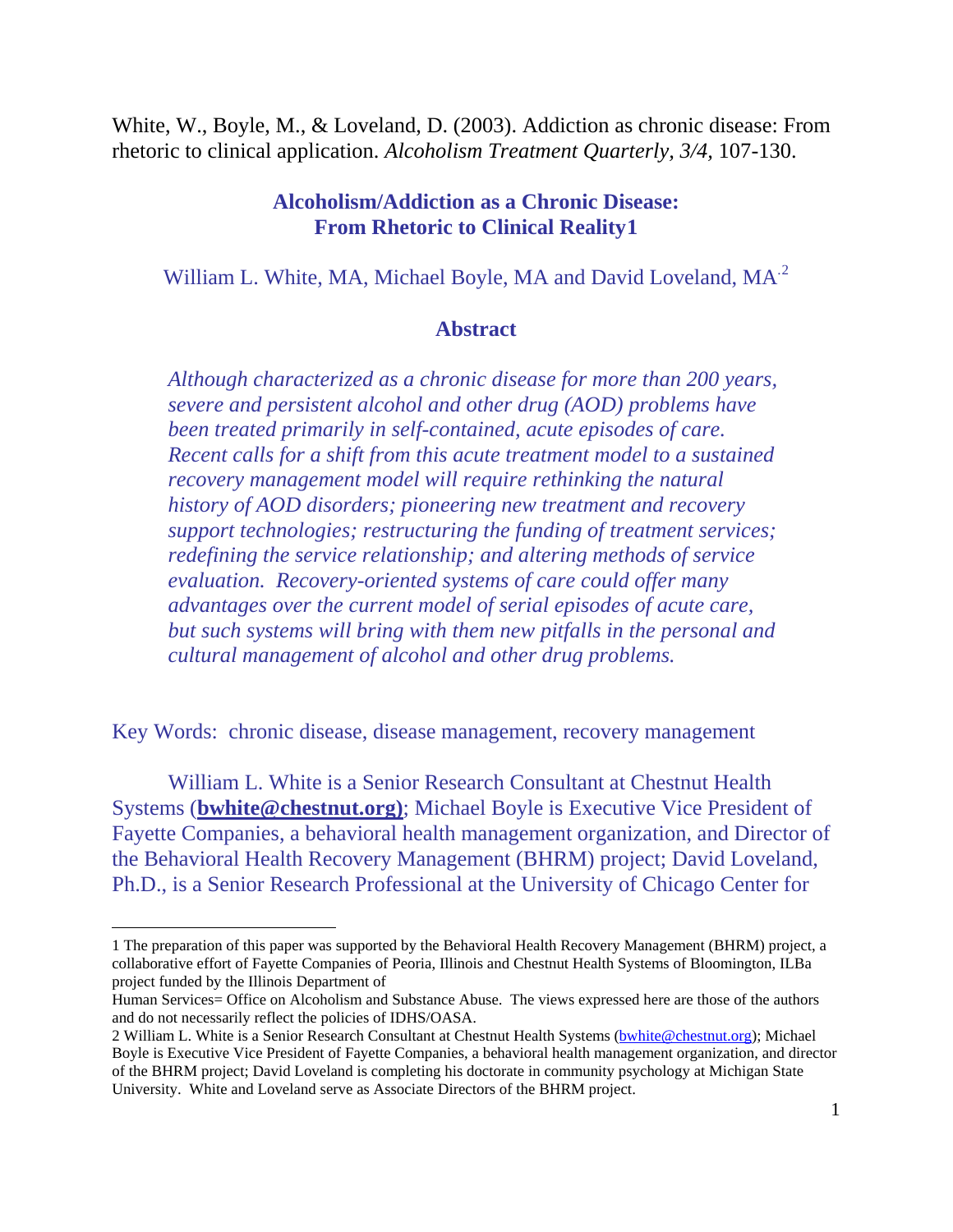Psychiatric Rehabilitation. White and Loveland serve as Associate Directors of the BHRM project.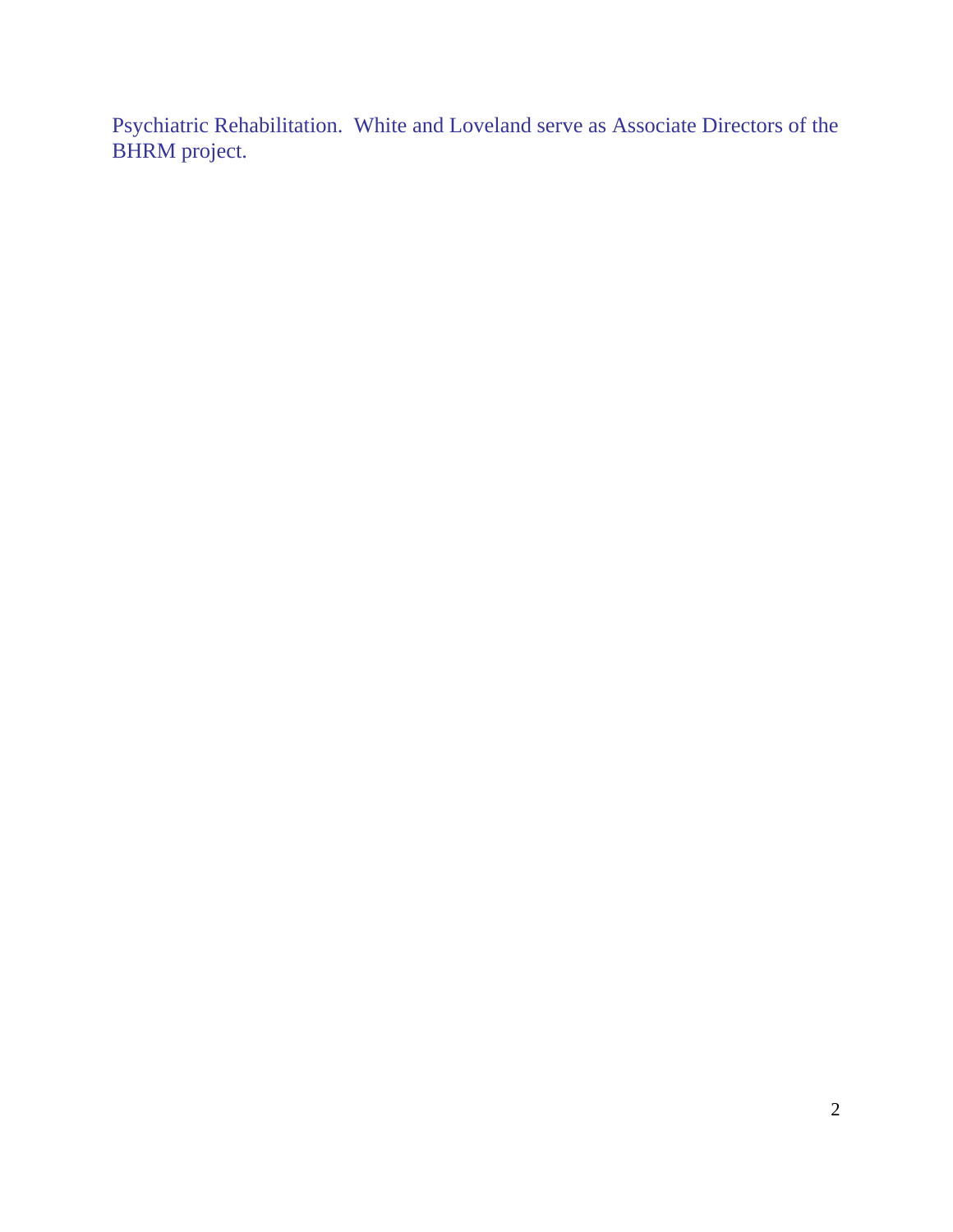# **Alcoholism/Addiction as a Chronic Disease: From Rhetoric to Clinical Reality**

William L. White, MA, Michael Boyle, MA and David Loveland, MA.

#### **Abstract**

*Although characterized as a chronic disease for more than 200 years, severe and persistent alcohol and other drug (AOD) problems have been treated primarily in self-contained, acute episodes of care. Recent calls for a shift from this acute treatment model to a sustained recovery management model will require rethinking the natural history of AOD disorders; pioneering new treatment and recovery support technologies; restructuring the funding of treatment services; redefining the service relationship; and altering methods of service evaluation. Recovery-oriented systems of care could offer many advantages over the current model of serial episodes of acute care, but such systems will bring with them new pitfalls in the personal and cultural management of alcohol and other drug problems.* 

Alcoholism and other addictions have long been characterized as chronic diseases, but their treatment continues to be marked by serial episodes of acute care (O'Brien and McLellan, 1996; Kaplan, 1997; McLellan, et al, 2001). There is growing disillusionment with this acute care model of intervention, and rising interest in the stages and processes of long term addiction recovery. This confluence may mark an emerging shift from a treatment paradigm to a recovery paradigm in the clinical management of severe and enduring AOD problems. This essay will: 1) outline the history of the conceptualization of addiction as a chronic illness, 2) identify current clinical practices that continue to reflect an acute model of intervention, 3) summarize key concepts that undergird the shift toward a recovery management intervention model, 4) explore areas of contemporary clinical practice that will change within this new recovery focus, and 5) discuss potential pitfalls in the movement toward a recovery management.

### **I. Addiction as "Chronic" Disease: A Brief History**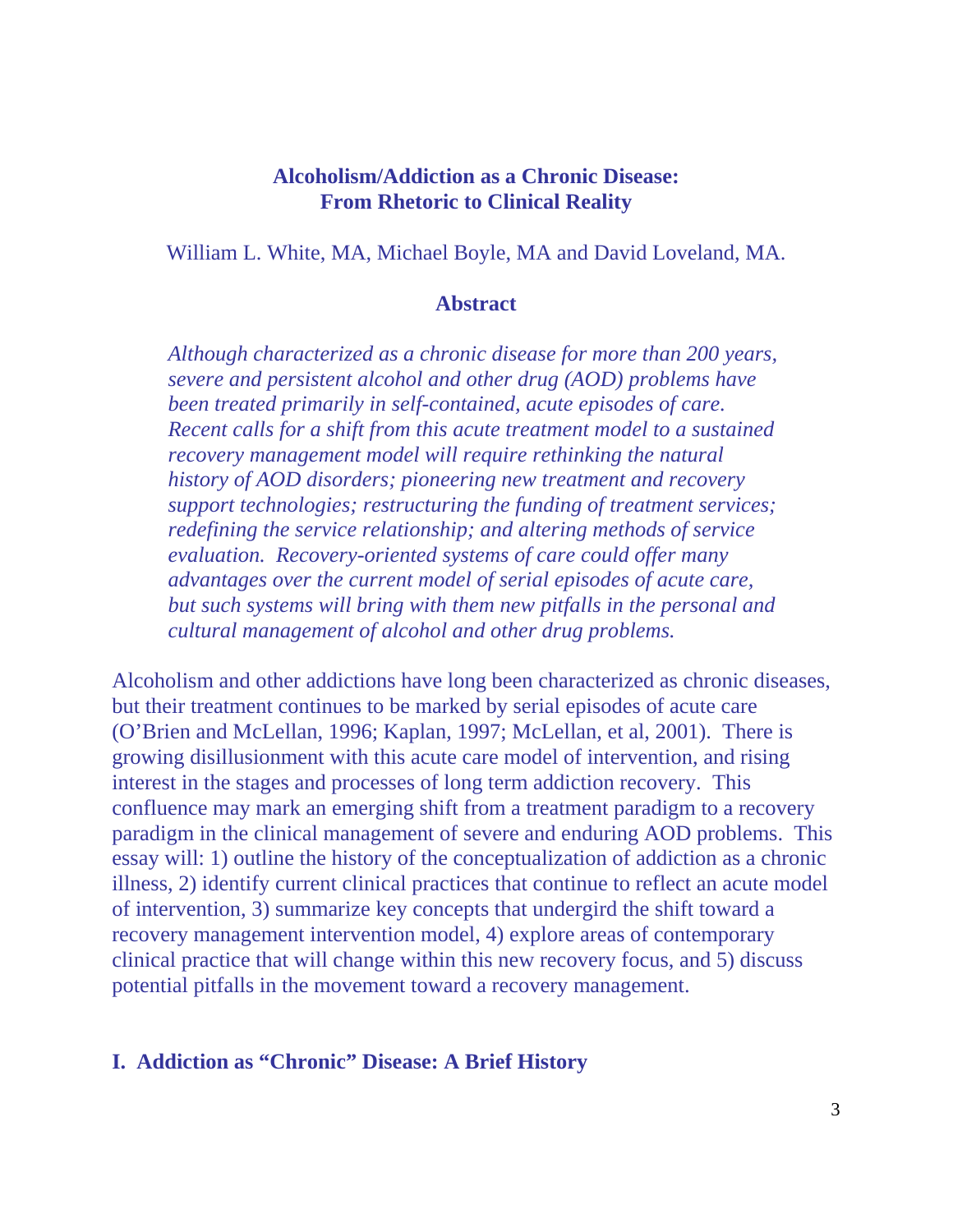The conceptualization of repeated and destructive episodes of drunkenness as a disease rather than a vice (or as a vice that could become a disease) rose in the late eighteenth century at a time American alcohol consumption virtually exploded (Rorabaugh, 1979; Levine, 1978). The late eighteen and nineteenth century writings of Anthony Benezet, Benjamin Rush, Samuel Woodward and William Sweetser conceptualized the nature of this newly perceived disease and catalogued the consequences that resulted from prolonged and repeated intoxication. Collectively, these writings portrayed intemperance as a disease that is chronic and progressive (Benezet, 1774; Rush, 1814; Sweetser, 1828; Woodward, 1838).

In the mid-to-late nineteenth century, this disease received new medical labels: *dipsomania*, *chronic alcoholism*, some of which--*inebriism, inebriety*-reflected the extension of the disease concept to embrace addiction to narcotics, cocaine, chloral and ether (Crothers, 1893; White, In Press). During this same period, the disease concept of inebriety spawned a network of inebriate homes, inebriate asylums and private addiction cure institutes. Nineteenth century addiction medicine journals and texts characterized alcohol and other drug addiction as a chronic, relapsing disease (Marcet, 1868; Brown, 1872; Crothers, 1893; Parrish, 1883). In 1879, Dr. T.D. Crothers, editor of the *Journal of Inebriety*, typified comparison of addiction to other chronic medical disorders during this era:

*The permanent cure of inebriates under treatment in asylums will compare favorably in numbers with that of any other disease of the nervous system which is more or less chronic before the treatment is commenced.*

The disease concept fell out of favor in the early decades of the twentieth century. A wave of therapeutic pessimism and new alcohol and other drug prohibition laws led to a collapse of most treatment institutions collapsed. A reformulated disease concept emerged following the repeal of Prohibition that, by defining alcohol problems in terms of a vulnerable minority rather than the alcohol itself, provided a way to address alcohol problems while escaping a century of acrimonious Wet-Dry debates (Roizen, 1991). This reborn disease concept became the centerpiece of the "modern alcoholism movement" (Anderson, 1942; Mann, 1944). The documents of this movement consistently depict alcoholism as a disease and, more specifically, a chronic disease. As early as 1938, a report of the Scientific Committee of the Research Council on Problems of Alcohol noted: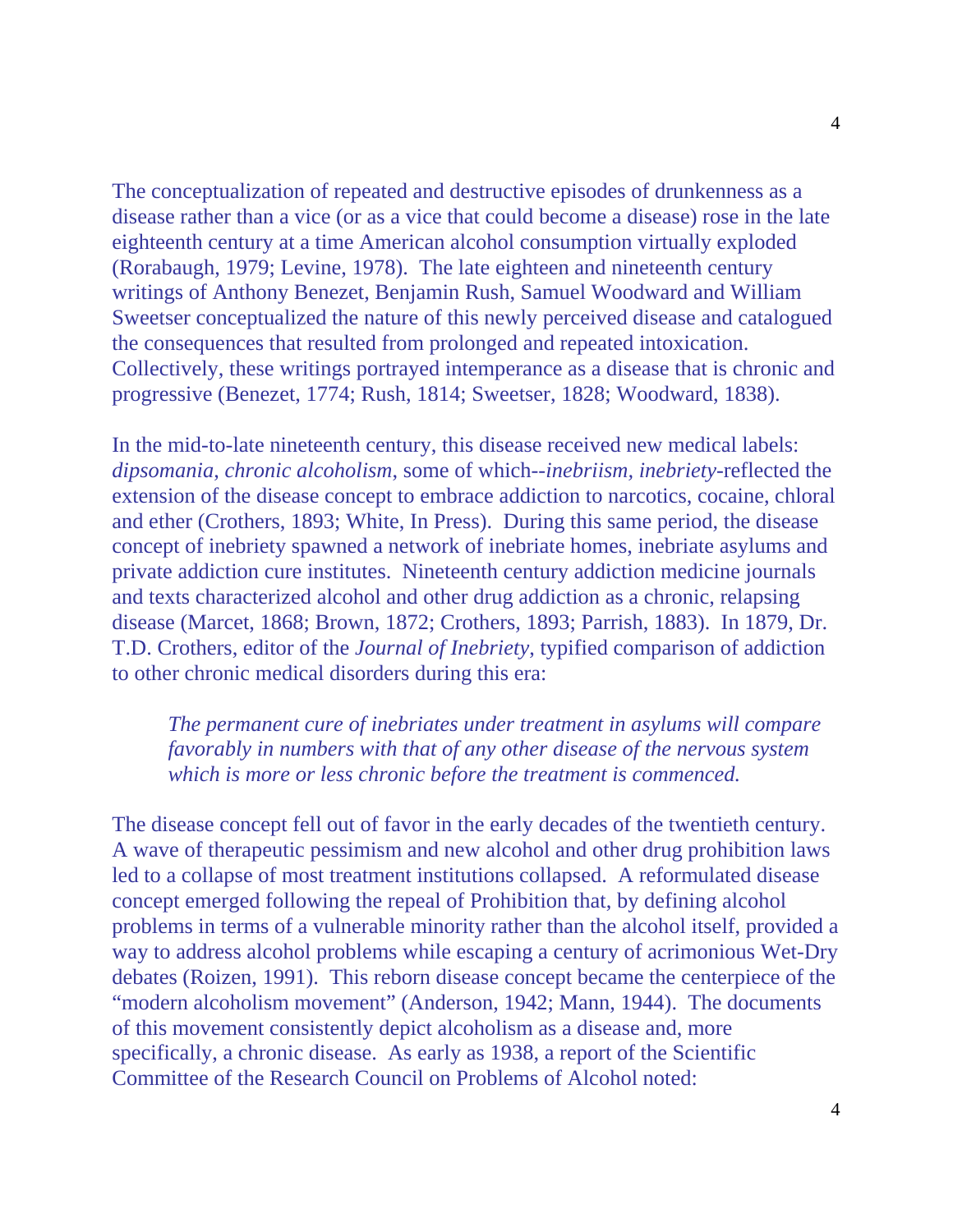*An alcoholic should be regarded as a sick person, just as one who is suffering from tuberculosis, cancer, heart disease, or other serious chronic disorders* (quoted in Johnson, 1973).

In the late 1940s and 1950s, Pioneer House, Hazelden, and Willmar State Hospital developed what came to be known as the "Minnesota Model" of chemical dependency treatment. This model, which philosophically dominated the treatment of alcoholism in the second half of the twentieth century, was a reaffirmation of the belief that alcoholism was a "chronic, primary, progressive disease" (Cook, 1988; Spicer, 1993). The conceptualization of addiction as a chronic disease subsequently became the rhetorical centerpiece of late twentieth century policy positions taken by such organizations as the National Council on Alcoholism and Drug Dependence and the American Society of Addiction Medicine (1976, 1990). The proposition that addiction was a disease and the characterization of its chronicity (Vaillant, 1983; Lewis, 1993; Leshner, 1997) subsequently came under serious attack (Fingarette,1989; Peele, 1989; Peele and Brodsky, 1992; Schaler, 2000) and sparked acrimonious debates regarding the nature of severe and persistent alcohol and other drug problems and how such problems could be best resolved (White, 2001a).

# **II. Rhetoric Versus Clinical Practice**

In spite of the recent challenges, the long tradition of depicting addiction as a chronic, relapsing disease continues. Treatment practices, however, continue to be designed and delivered in self-contained, acute episodes of care (Ethridge, et al, 1995). Historically, professionals *assess* and *admit* a *patient* to a course of inpatient or outpatient *treatment*, *discharge* that patient to *aftercare*, and then evaluate whether treatment "worked" by measuring the effect of this single episode of care upon the patient's post-treatment alcohol/drug consumption and psychosocial adjustment over a brief follow-up period. Such a model of intervention assumes an intervention process whose beginning, middle and end can be plotted over a brief period of time, not unlike interventions used to treat acute trauma, appendicitis, or a bacterial infection.

Refusing to admit clients to treatment because of "poor prognosis" (prior treatment "failures") and administratively discharging clients for using alcohol or other drugs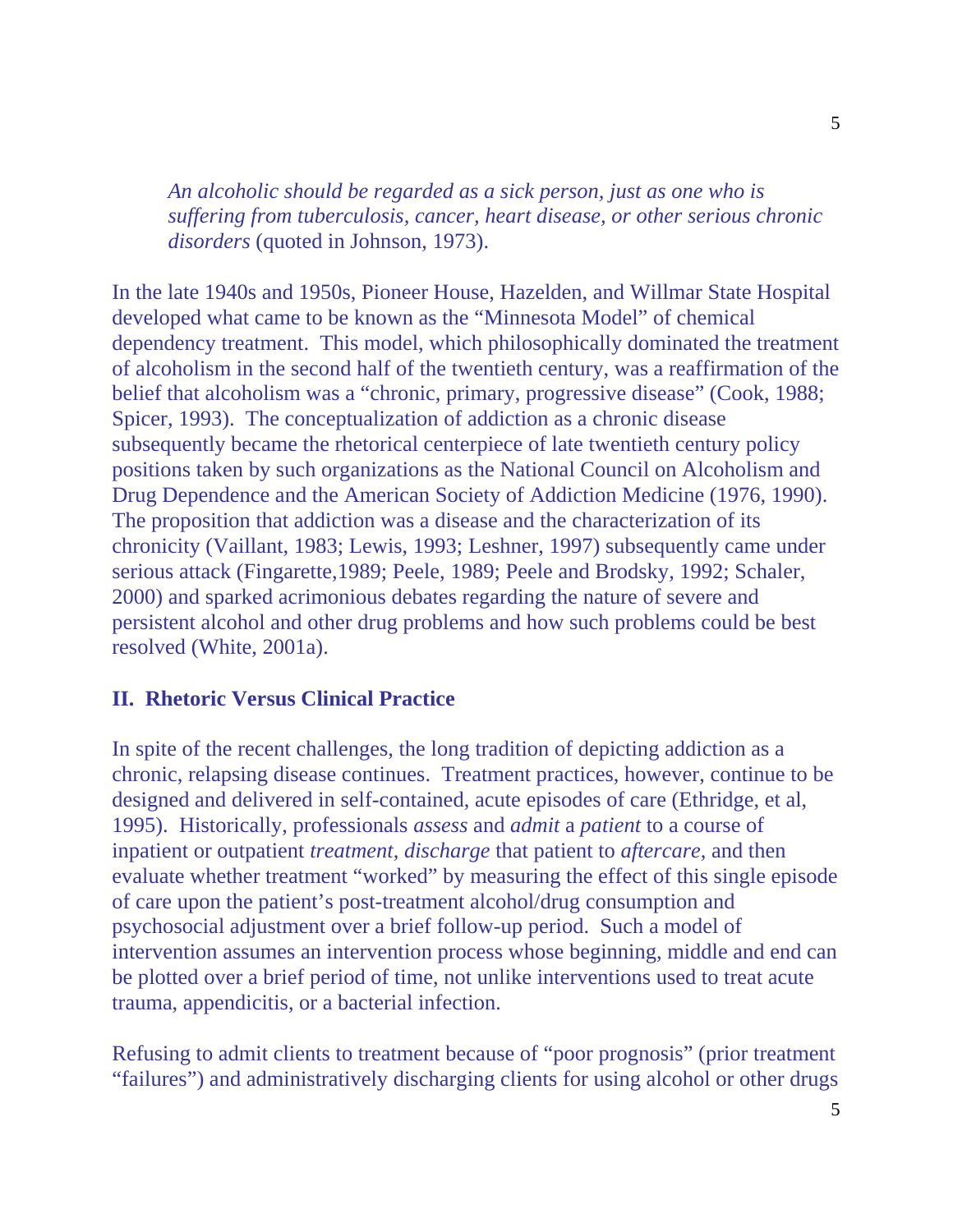(exhibiting inability to abstain/loss of control) also reflect the failure to perceive these conditions as chronic in character. Where durability and exacerbation of symptoms in other chronic disease states is viewed as validating evidence of the disorder and grounds for an altered type and intensity of service intervention, the display of, or exacerbation of, symptoms in the addiction treatment arena has historically constituted grounds for service refusal or termination.

Arguments over whether addiction treatment should be inpatient or outpatient, whether it should consists of 5 days or 28 days or 5 sessions or 10 sessions, or whether cognitive behavioral therapy is more effective than family therapy or "step work" are all arguments inside the acute care treatment paradigm. Even extended treatment, where it still exists, is often simply a longer version of the same cycle of admit, stabilize, and discharge in which clients briefly participate in "aftercare" and mutual aid groups. In spite of the treatment field's rhetoric that addiction is a chronic disease, its primary interventions do not reflect a model of chronic disease management.

For fear of overstating this point, it should be noted that there are episodes in the history of addiction treatment and recovery that do exemplify a vision of long-term recovery management. Nearly all of the alcoholic mutual aid societies in American history have taken this longer view of chronic disease (recovery) management (White, 1998; White, 2001d). When Synanon, the first ex-addict directed therapeutic community, encountered a high relapse rate among its first graduates, it shifted its goal of returning rehabilitated addicts to the larger community and replaced that goal with the creation of an alternative drug free community where one could live forever (Mitchell, Mitchell and Ofshe, 1980). Methadone maintenance, as pioneered by Dole and Nyswander, reflected a medically-directed model of long term addiction recovery management (Dole, 1988, 1997).

What these quite different approaches share in common is that they were all severely criticized for their longer vision of recovery management. Mutual aid groups have been (and continue to be) criticized for shifting the addict's dependency on a drug to prolonged dependency on the support group, Synanon was criticized for its failure to return addicts to the larger community, and methadone was criticized for the very aspects that exemplified the chronic disease management model: prolonged maintenance of narcotic addicts on a stabilizing, opiate agonist and sustained psychosocial supports. This history would suggest that new efforts to shift from an acute to chronic disease management model of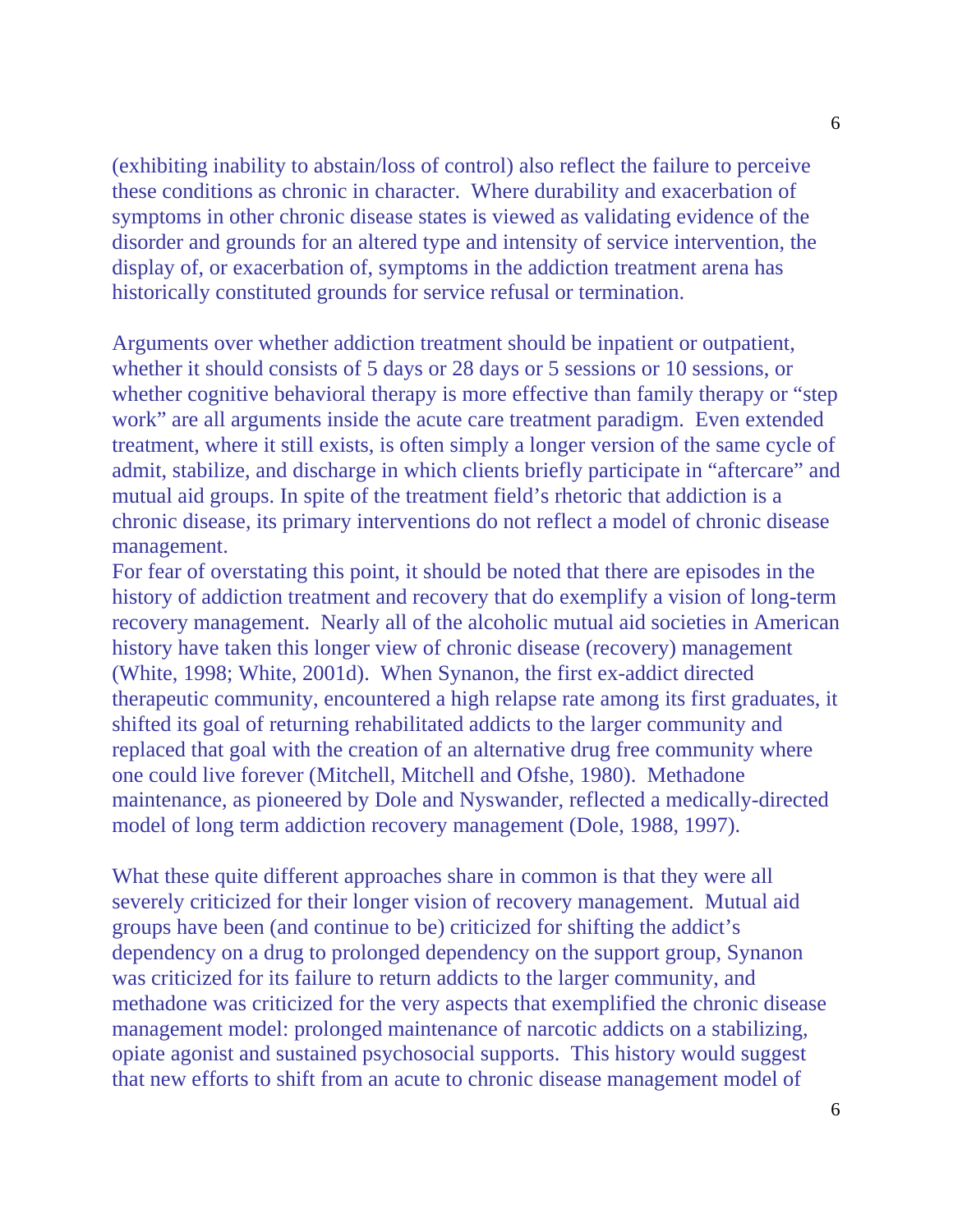addiction treatment might well face similar resistance.

# **III. Toward a Chronic Disease/Recovery Management Model**

If one were searching for a pivotal breakthrough of consciousness about the distinction between acute and chronic models of addiction disease intervention, it might very well be found in George Vaillant's 1983 work, *The Natural History of Alcoholism*. Vaillant's longitudinal study of alcoholism and recovery challenged three historical assumptions about the disorder and its treatment: 1) alcoholism can be effectively treated with a single episode of acute care, 2) a treatment episode that is followed by relapse is a failure, and 3) repeated relapses following multiple episodes of acute treatment mean that either the condition or the particular patient is untreatable (Vaillant, 1983). Vaillant's overall work was so pregnant with new ideas that his challenge of these basic premises was lost.

The acute care model of intervening in alcohol- and other drug-related (AOD) problems dominated the explosive growth of treatment in the 1970s and 1980s. In failing to consistently initiate enduring sobriety following a single episode of treatment, the model, by consequence rather than intent, blamed clients for poor clinical outcomes. The model also contributed to the rise of therapeutic pessimism within the larger culture, and helped fuel an ideological and financial backlash against the addiction treatment industry in the 1990s (White, 1998). As an aggressive system of managed care dramatically shortened both inpatient and outpatient treatment, there was growing unease within the treatment community regarding the practice of placing clients with high problem severity and duration through multiple episodes of unlinked, brief treatment that for many did little to alter the long term course of their disorders. This practice proved as demoralizing to treatment staff as it was to the clients and families to which it was applied.

In the October 4, 2000 issue of the *Journal of the American Medical Association (JAMA)*, a potentially historic article appeared entitled "Drug Dependence, a Chronic Medical Illness: Implications for Treatment, Insurance, and Outcomes Evaluation" that was authored by Drs. McLellan, Lewis, O'Brien, and Kleber. The report marks the most complete elaboration to date of the concept of chronic addiction disease. The *JAMA* article reflects several factors now pushing the addiction treatment field away from an acute care model and toward a chronic disease (recovery management) model of problem intervention.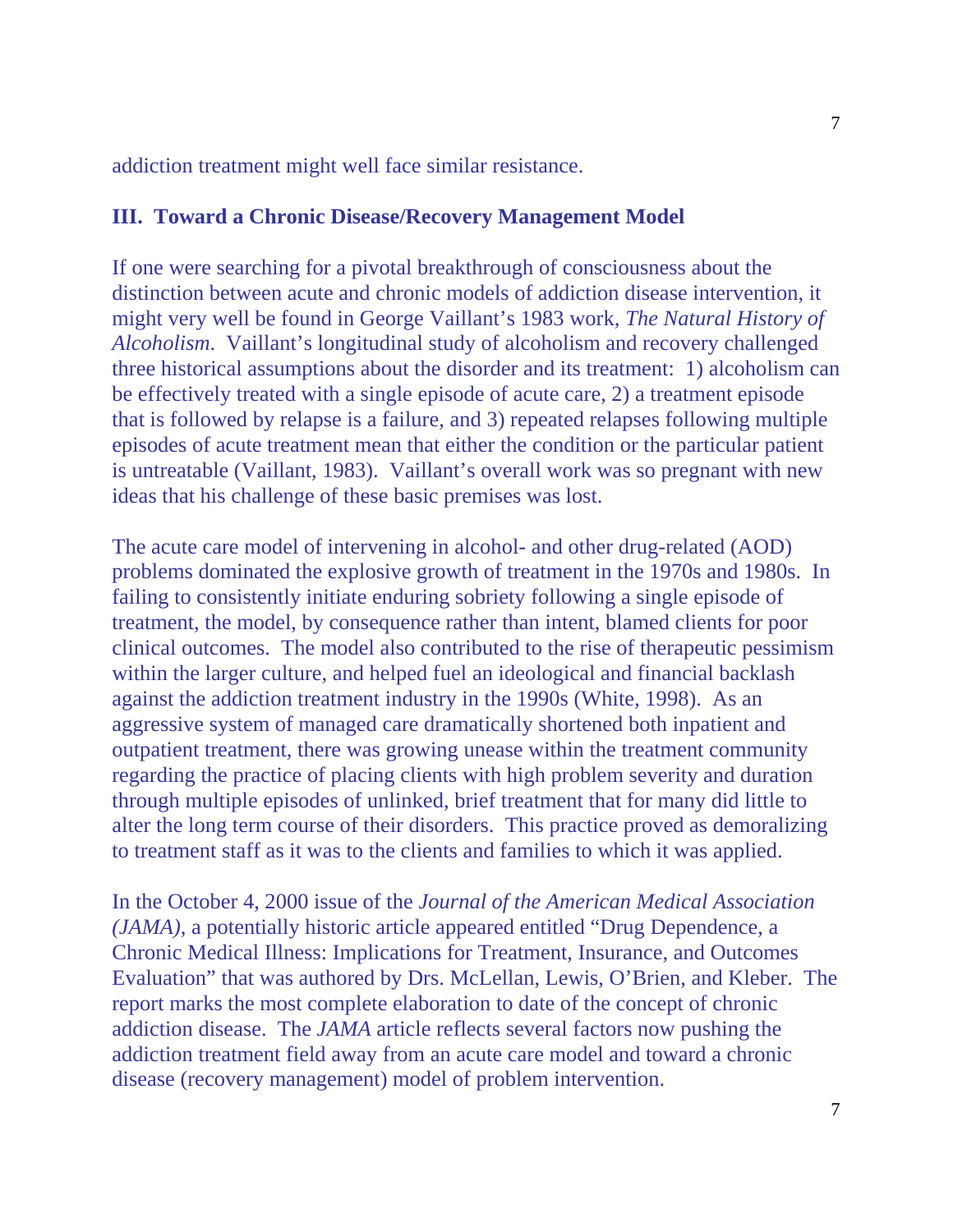First, there is a growing recognition that managing severe and persistent AOD problems through single or serial episodes of acute treatment is clinically ineffective and constitutes poor stewardship of individual, family and community resources. The "treatment careers" research conducted at the University of California's Drug Abuse Research Center underscores several key points in this emerging view:

- A single, acute intervention rarely has sufficient effect to initiate stable and enduring recovery in those with severe and persistent alcohol and other drug problems.
- Multiple episodes of treatment may be viewed not as failures but as incremental steps in the developmental process of recovery.
- Treatment episodes may have effects that are cumulative (Hser, et al, 1997).

Second, there is a growing recognition that addiction disorders are often chronic and relapsing in nature (Simpson, et al, 1986), have much in common with other chronic diseases (O'Brien and McLellan, 1996), and that new technologies of managing chronic disease could and should be adapted for the treatment of addiction (Lewis,1993; McLellan, Lewis, O'Brien, and Kleber, 2000).

Third, the same managed care system that has lowered treatment dose and intensity and shifted the focus of intervention from one of recovery to that of costcontainment has spawned a treatment renewal movement and a new grassroots recovery advocacy (consumer) movement. These movements are developing a deeper understanding of the long term addiction recovery process and how indigenous community resources may support this time-enduring process (White, 2000c).

Federal and state agencies that fund addiction treatment services have also begun to re-evaluate the traditional acute models of professional intervention. In Illinois, the Department of Human Service's Office of Alcoholism and Substance Abuse has funded the Behavioral Health Recovery Management (BHRM) project to conduct such a re-evaluation. The BHRM project is a multidisciplinary effort to develop service principles and clinical care practice guidelines for the long-term management of severe and persistent behavioral health disorders (Boyle, White,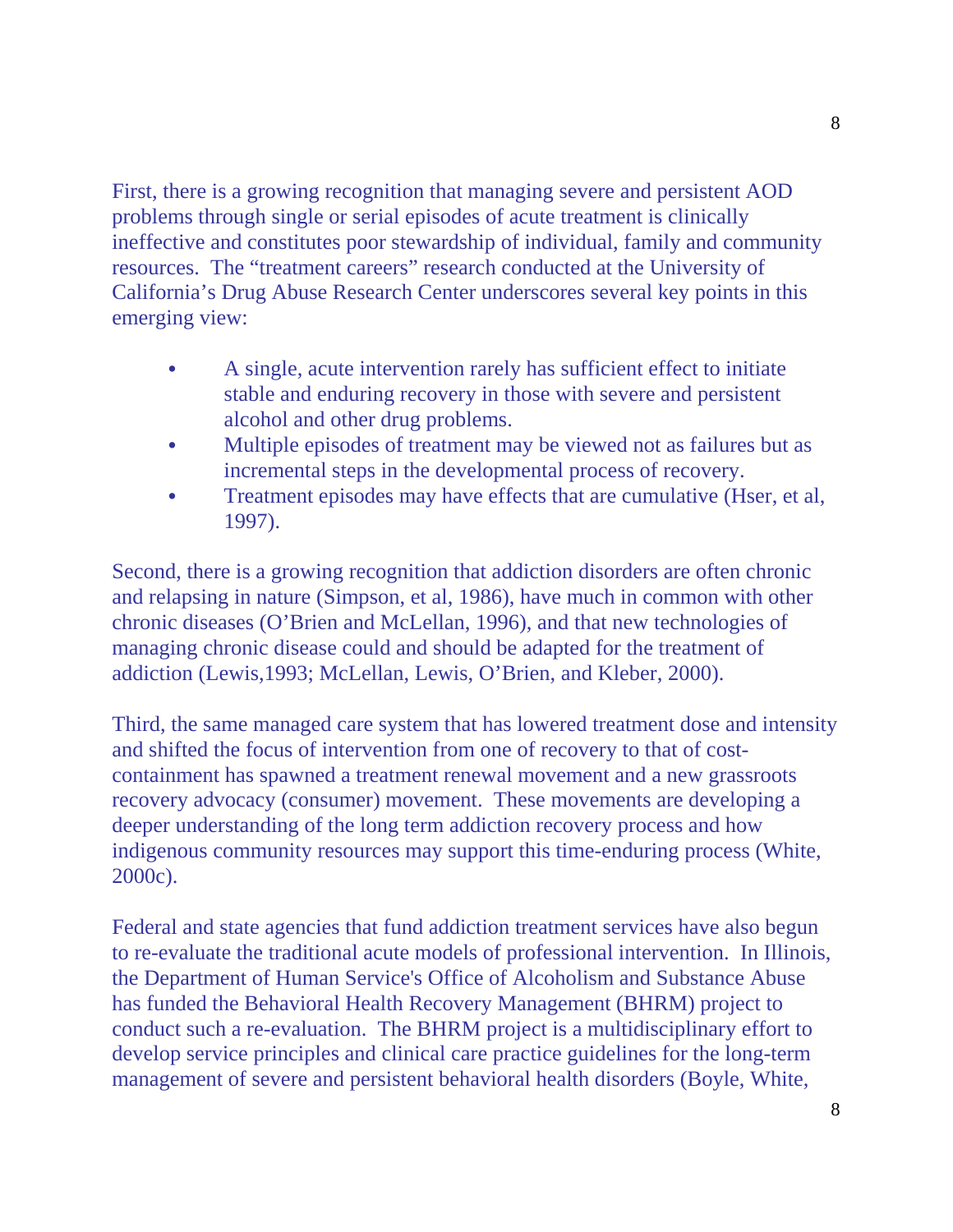and Loveland, 2000). Such efforts are part of a more global interest in models of "disease management" that hold promise in improving the quality of health care while reducing health care costs (Lazarus, 2001).

# **IV. The Nature of Chronic Disease**

*Chronic diseases are disorders whose symptoms and their severity ebb and flow over an extended period of time*; such disorders are often characterized by periods of remission and relapse of varying duration over an extended period of one's life. There are hundreds of thousands of people who have achieved stable and sustained recovered from severe and persistent AOD problems. Many individuals who never achieve full remission can and do achieve long periods of symptom remission and an enhanced quality of life.

**Acute Versus Chronic Disorders** *Problematic alcohol and other drug use may be just that-problematic-without constituting a chronic disorder. Alcoholism/addiction exists within a larger arena of persons who experience alcohol- and drug-related problems.* Models of sustained recovery management should not be applied to transient, though problematic, episodes of excessive AOD use. Many persons have utilized natural supports, mutual aid involvement or a single episode of treatment to initiate permanent resolution of their AOD-related problems.

Acute disease is culturally viewed as something that happens to you; chronic disease is viewed as a defect in who you are. The challenge of chronic disease management is to manage the disease without turning a person into a thing and contributing to the social stigma associated with the condition.

**The Etiology of Chronic Disease** *Chronic addiction disease emerges and intensifies through the interaction of multiple factors*: the potency of the infectious agent (the drug), the biological and developmental vulnerability of the host; and the physical, political, economic, and social/cultural environment in which the person-drug relationship occurs.

A large number of chronic diseases have been called "diseases of lifestyle" because they are characterized by risk/resiliency factors related to such areas as daily diet, work habits, frequency and type of exercise, sleep patterns, medication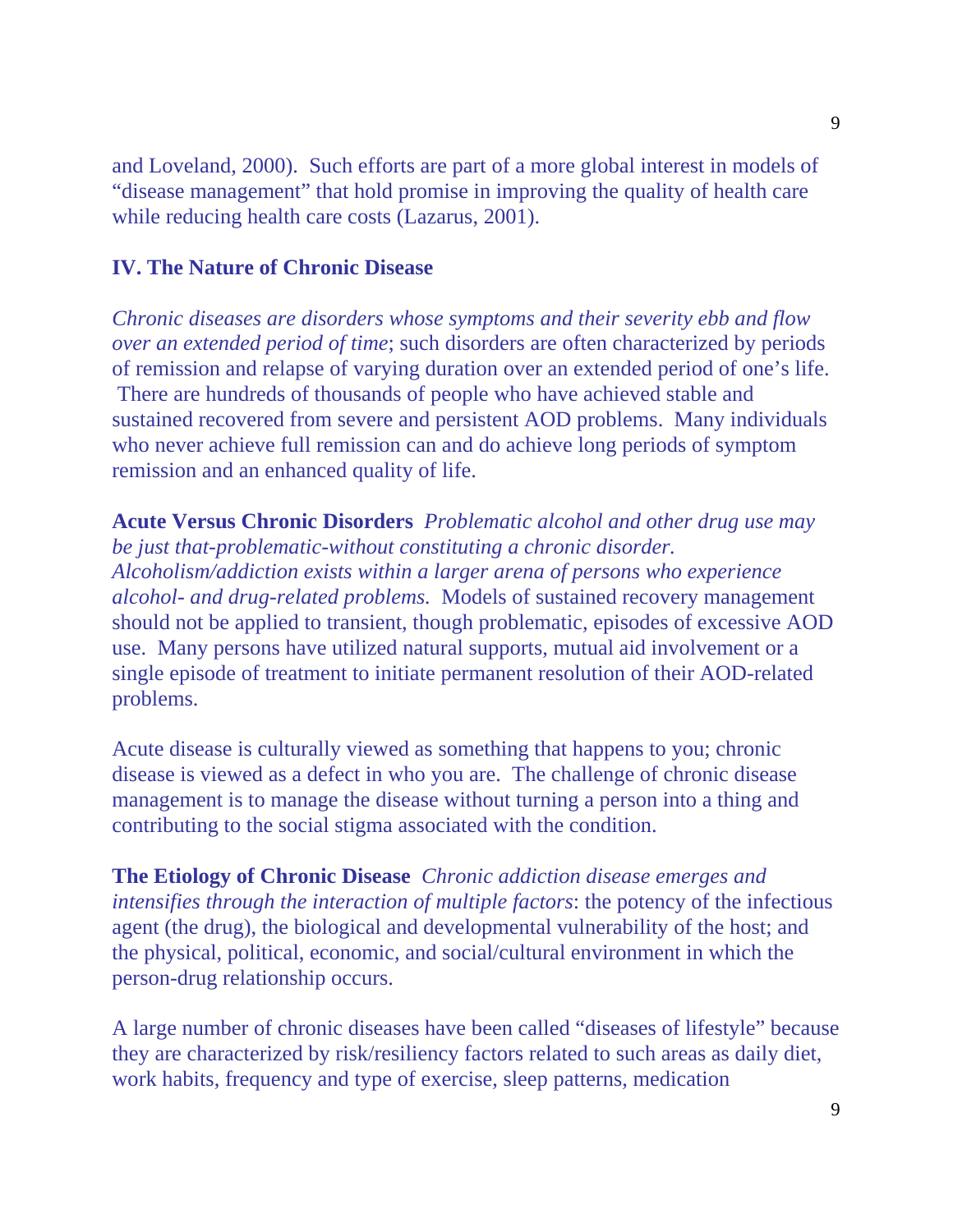compliance, style of stress management, drug use, exposure to environmental toxins, specifically contra-indicated (high risk) behaviors, and family and social relationships (Nicassio and Smith, 1995).

**The Onset of Chronic Disease** *Chronic diseases can have either a sudden onset or a gradual onset* (Rolland, 1987).

The process through which an acute disorder migrates to the status of a chronic disorder is not fully understood. There is in all probability a priming dose of symptom activation necessary to move an acute disorder to the status of a chronic disease. Each acute episode of a chronic disease lowers the kindling point of symptom activation for the next episode. The priming process varies by many factors, including age of exposure. The lower the age of onset of regular use, the greater the potential for addictive disease and the greater the severity and chronicity of addictive disease (Chou and Pickering, 1992; Grant and Dawson, 1997). The kindling point can be raised by postponing age of onset of regular drug use and by enhancing biological resistance (medication, exercise, diet), cognitive abilities (coping and problem solving skills) and social supports (pro-recovery family and peer relationships).

**Disease Course and Variability** *Chronic diseases exhibit a high degree of variability in pattern of onset, course (life trajectory), intensity, and outcome.* Chronic diseases may present as steadily self-accelerating (progressive), constant, or with alternating cycles of symptom remission and symptom reactivation (relapse) (Rolland, 1987). Most chronic diseases are also subject to unexplained, sustained remission*-*what in the addiction literature has been referred to as spontaneous remission, auto-remission, natural recovery, maturing out or self-cure (Granfield and Cloud, 1999). Chronic addiction disease also varies widely in its degree of incapacitation and in the speed and timing of such incapacitation. Addiction disease varies in physiological severity (morphological changes that threaten biological homeostasis and viability), functional severity (impact on quality of life and performance of life roles), and burden of illness (costs to the individual, family and society) (Rolland, 1987; Stein, et al., 1987; Starfield, 1974). Such variability demands a high level of commitment to individualized assessment and treatment--both across clients and at different points of time in the life of the same client.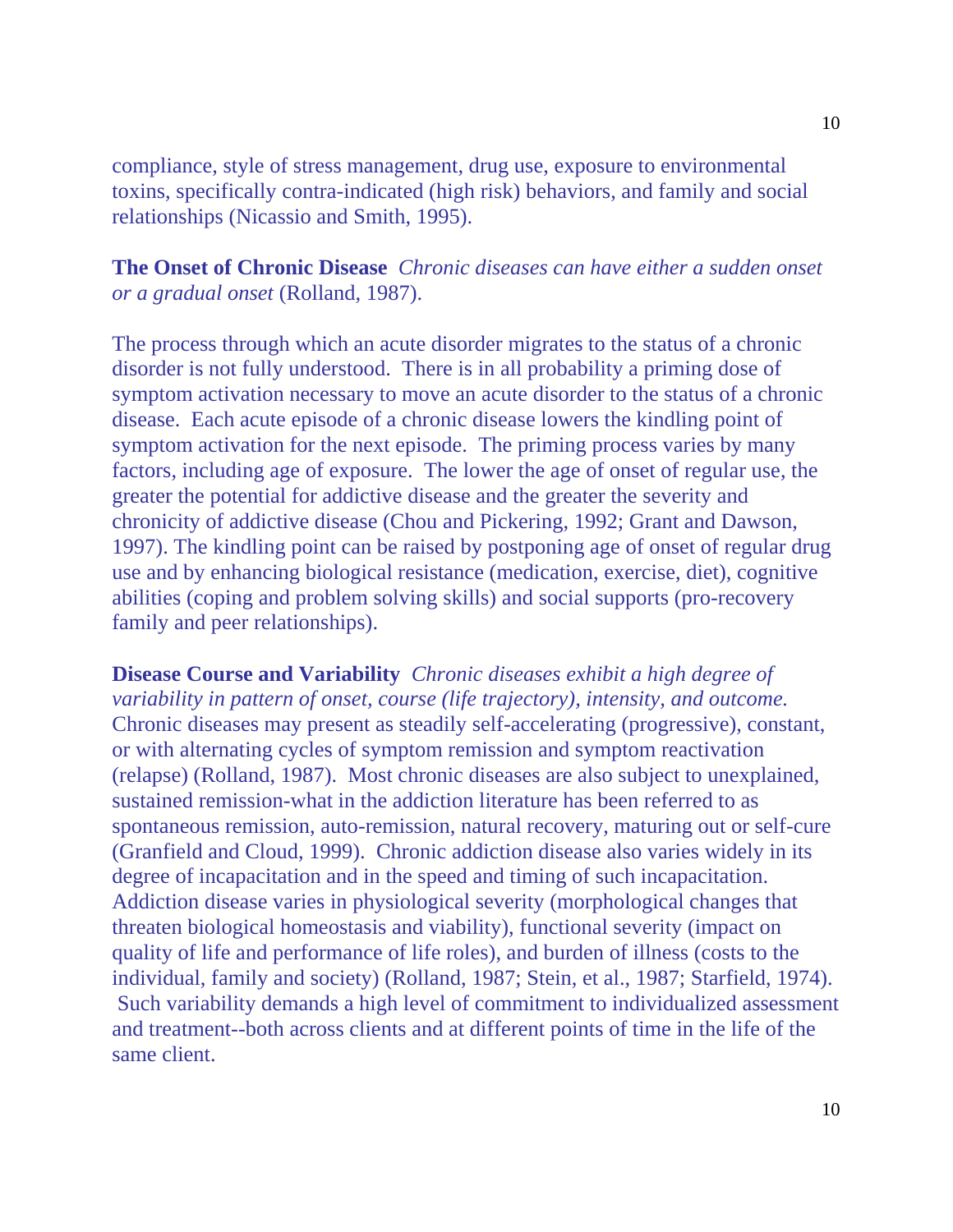**Disease/Problem Co-existence and Interaction** *Chronic diseases heighten vulnerability for other acute and chronic diseases.* Alcoholism and other addictions invite other diseases that debilitate and threaten premature death. Acute and chronic diseases interact in ways that amplify their combined intensity and duration and the costs incurred in their management (Stein, et al, 1987). The longer an addiction disease is active, the higher the risk for acute physical toxicity (overdose), chronic physical toxicity (addiction-related tissue damage, e.g., cancer, emphysema, liver disease), behavioral toxicity (trauma or death via accident / violence), infectious diseases (e.g., HIV/AIDS, hepatitis B and C, tuberculosis), and co-morbid psychiatric illness. All programs serving individuals with severe and persistent AOD disorders must become dual and multiple disorder programs that serve the whole person/family through integrated models of care (Lebowitz and Harris, 2000; Drake, et al, 1998; Minkoff, 1989; Norquist, Lebowitz, and Hyman, 1999; Osher, 1996).

**Family and Intimate Social Networks and Chronic Diseases** *The individual and collective resources of families and social networks are strained (and drained) by adaptation to chronic disease.* A family's capacity for adaptation changes across the family life cycle (Goodheart and Lansing, 1997). The family's style of adaptation to a chronic illness is often shaped by the transgenerational history of responding to crisis, illness, loss and death (Rolland, 1987). Chronic disease of a family member can, by disrupting family rituals, re-aligning family roles; and by altering the allocation of family resources, impact the health and development of all family members as well as the health of adult intimate relationships and parent child relationships.

## **V. Concepts and Principles of Recovery Management**

The shift from acute intervention models to recovery management models of intervening in severe and persistent AOD problems requires new ways of conceptualizing these problems and their resolution or amelioration.

**Disease Management** *Persons suffering from chronic, incurable disorders need models of intervention that focus on the management of these disorders rather than the cure or treatment of these disorders. Disease management or, as we prefer, recovery management, provides an alternative to the traditional mode of reacting to life-impairing and life-threatening episodes of chronic disorders with unrelated,*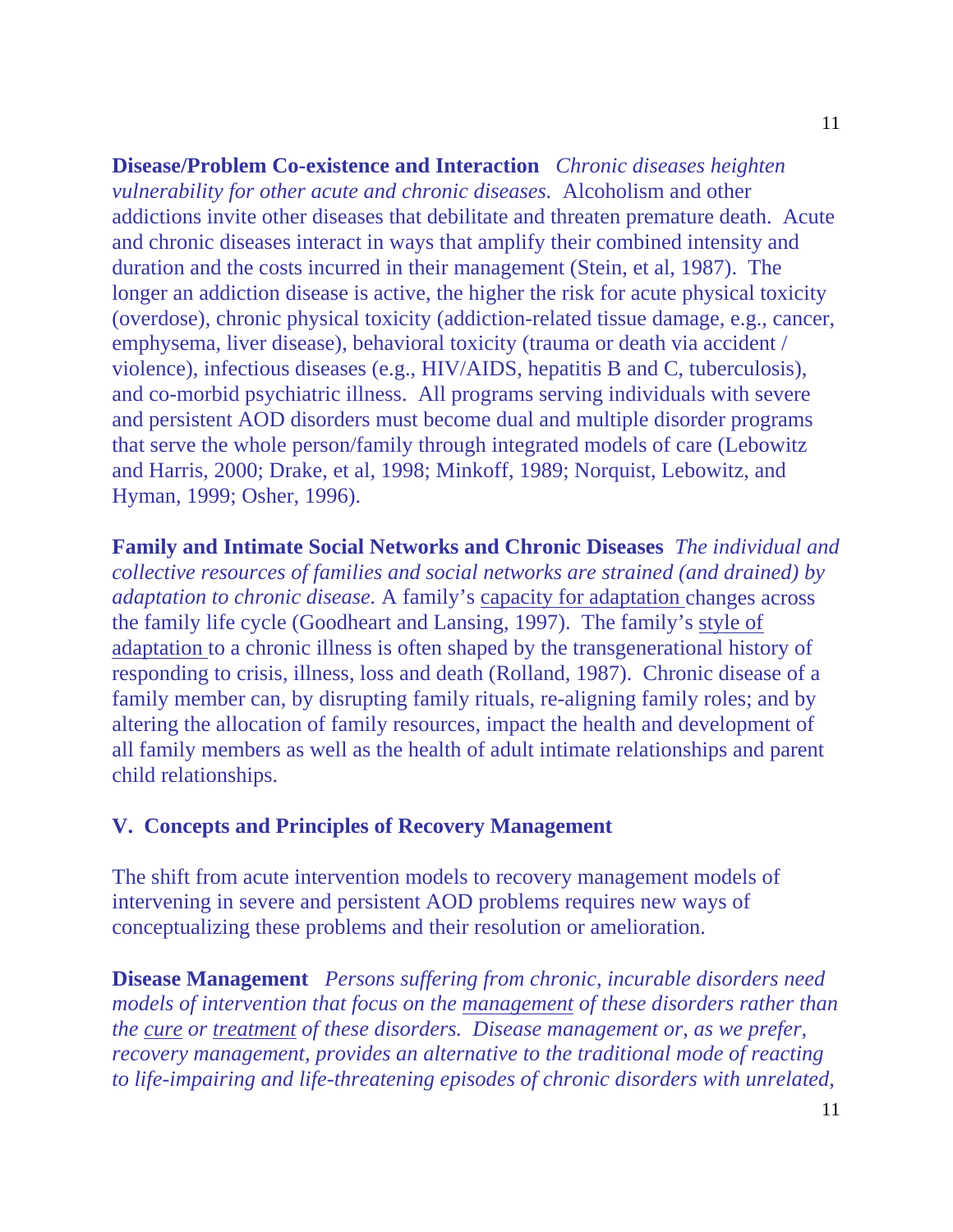# *serial episodes of acute, emergency-oriented care.*

Recovery management implies a longer term vision of influencing the course of a disorder to enhance length and quality of life. It is about learning, in the absence of a cure, to contain a disorder and to optimize personal and family health over time.

**Chronic Disease and Recovery** The shift from perceiving and treating addiction as an acute disorder to treating it as a chronic condition requires a shift in focus from the pathology of addiction to the nature of, and processes involved in, long term addiction recovery. It extends the concepts of "addiction career" and "treatment career" (Hser, et al., 1997) to encompass a third concept, "recovery career." There are a number of concepts that constitute important building blocks in the construction of recovery-oriented systems of care for severe and persistent AOD problems.

- There are many pathways and styles of recovery (White, 1990, 1996) and many legitimate sobriety-based support structures. Recovery styles and viable support structures vary by developmental age, gender, ethnicity, social class, and profession and they vary by one's "recovery capital" (the intrapersonal, interpersonal and community resources that can be brought to bear on the initiation and maintenance of recovery) (Granfield and Cloud, 1999).
- The mechanisms and processes that sustain recovery are different than the factors that initiate recovery (Humphreys, et al, 1995).
- Addiction recovery can be self-directed and incremental in nature (Prochaska, DiClimente, and Norcross, 1992), a process of unconscious "drift" (Granfield and Cloud, 1999), or a process of sudden, climactic transformation (Miller and de Baca, 2001).
- Addiction recovery most often involves a process of developmental change, the stages of which can be identified and to which stageappropriate interventions can be designed and delivered (Brown, 1985; DiClimente, et al, 1992)
- Recovery can be professionally-guided (treatment), peer-guided (mutual support groups) or "solo"/"natural" (use of resources within the self and family/social network). Factors that distinguish those in the former from the latter include problem severity, co-morbidity,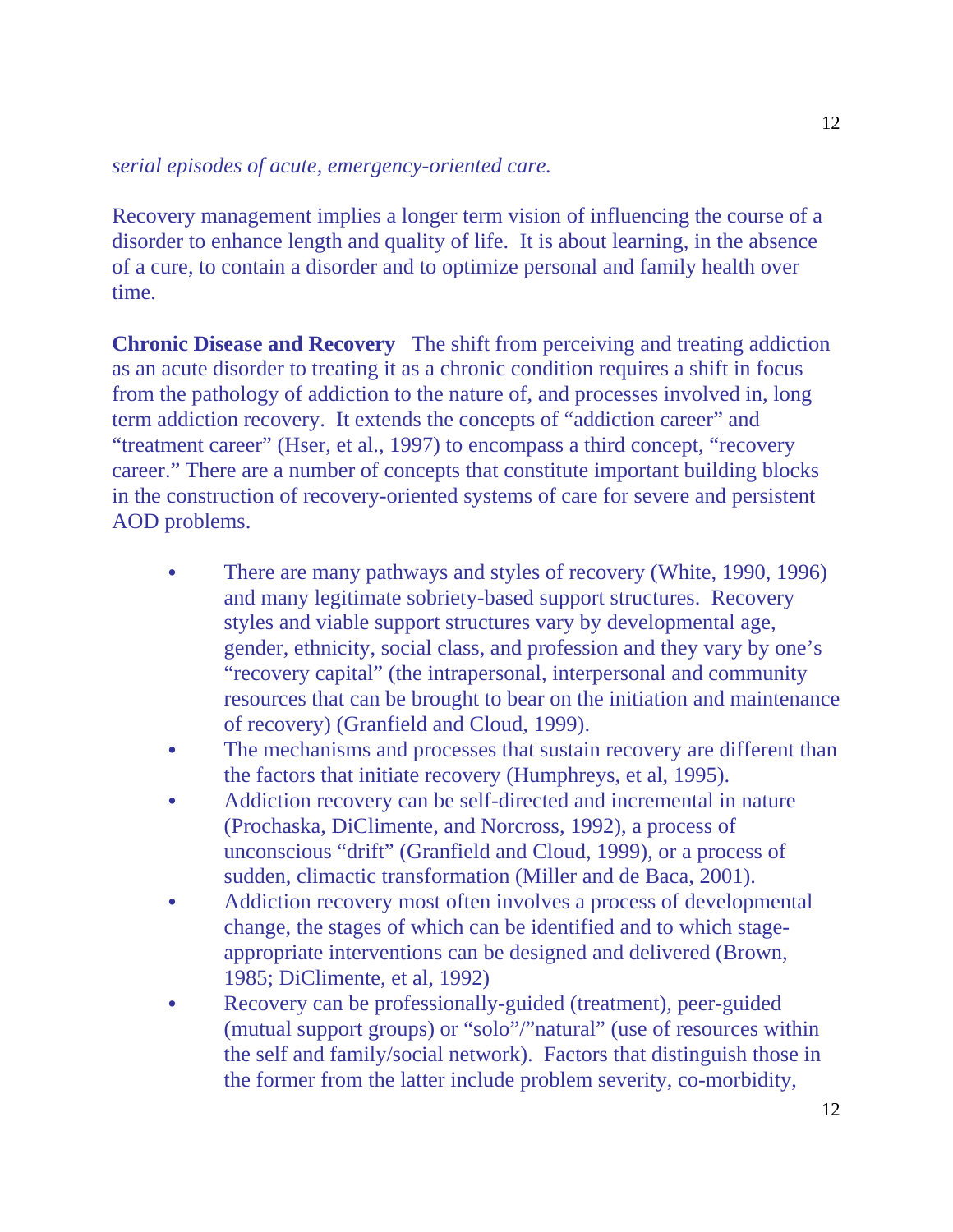levels of family/social/occupational support, and social class (Sobell, et al, 1993; Sobell et al, 1996a; Larimer and Kilmer, 2000).

- Styles of recovery vary considerably based on whether one does or does not incorporate addiction/recovery as a core element of personal identity, and whether one does or does not maintain active contact with other recovering people as a recovery maintenance activity. These dimensions of style may evolve through the stages of recovery.
- Recovery outcomes vary considerably in terms of primary and secondary drug consumption: abstinence, subclinical (nonproblematic) use, and problem reduction (partial recovery). Recovery outcomes also vary in the broader dimensions of global (cognitive, emotional, family, social, occupational) functioning.
- Post-treatment outcomes are characterized by subgroups who: 1) sustain problematic use, 2) sustain uninterrupted abstinence, and 3) who in the weeks/months/years following treatment vacillate between problematic use, non-problematic use, and experiments in abstinence. Fluid states of addiction/recovery typified by this sizeable third group offer significant opportunities to enhance outcomes via recovery management models of intervention.
- A vision of long term, staged recovery posits treatment and support services (e.g., harm reduction, motivational interviewing, pharmacological adjuncts, cognitive-behavioral therapies, mutual aid groups) not as competing and mutually exclusive technologies but as interventions that can be matched, not just to different individuals, but to the same individual at different stages of his or her addiction/recovery careers.

Because recovery-oriented systems of care are shifting from a treatment lexicon to a recovery lexicon, it will be tempting to view the recovery model as simply a new "buzz" word for treatment as usual. To do so would be a failure to recognize the quite fundamental conceptual and technical shifts implicit within the recovery model.

# **VI. Toward a Recovery-Oriented Model of Care**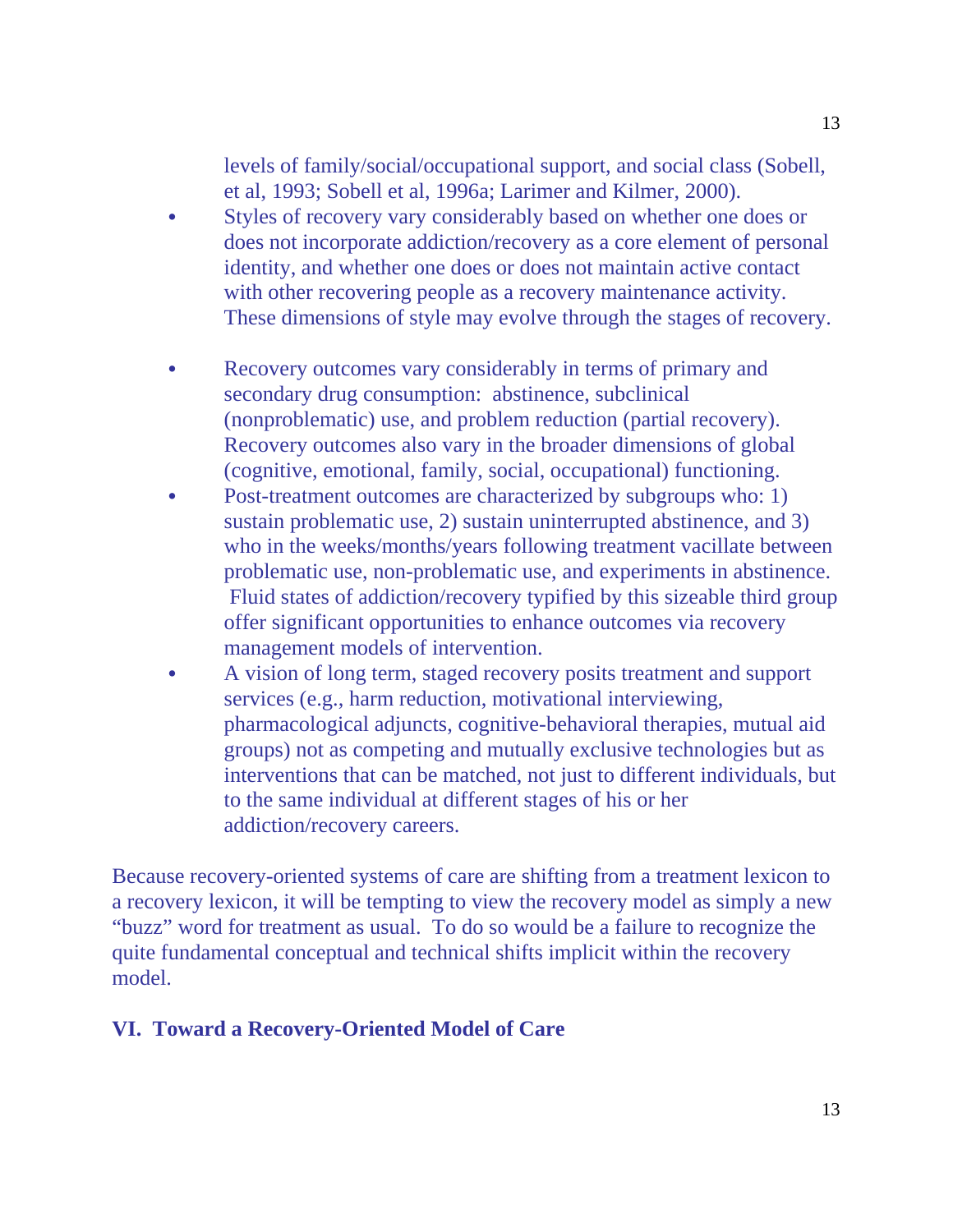The shift from an acute treatment model to a recovery management model requires a fundamental redefinition of the service target; the nature, timing and duration of services; the locations in which services are delivered; the composition of the service delivery team, and the methods and criteria through which services are evaluated. We have been involved at many levels with recovery management models and believe the following are among the most significant of the changes in clinical practice that follow their implementation. We will focus this discussion on how the actual processes of service delivery change rather than on how the move to recovery-oriented systems of care will reshape health care policy and the organization and financing of such services.

**1. Service Integration** *Recovery management models seek to strategically combine and refine the resources of human service agencies, primary health care providers, and indigenous supports into an integrated system of care that can address stage-specific needs across the span of long term recovery.* Strategies of integration include the creation of multi-agency service delivery teams, crosstraining of service professionals, and integrated (and often centralized) outreach, case management, and recovery support services. The primary mechanisms of service integration include a global assessment process/instrument, regular interdisciplinary conferences with the client/family, and the use of a single treatment/recovery plan that directs the allocation of resources drawn from multiple service institutions and indigenous support structures. There is growing evidence that integrated models of care are superior in terms of clinical outcomes and stewardship of community resources than are models that rely on either parallel or serial models of treating chronic and co-occurring problems (Miller, 1994; RachBeisel, Scott and Dixon, 1999; Drake, et al., 1989; Drake, et al, 2001).

**2. Identification and Engagement** *Recovery management models utilize population-based identification strategies, assertive community outreach, low thresholds of service entry, multiple points of entry, patient registries, and seamless movement between levels of care to locate, engage, retain and re-engage people with AOD problems.* These interventions recognize and seek to work through the many sources of personal ambivalence and environmental obstacles that impede recovery. Engagement is viewed not as an event, but as a process that continues throughout the recovery management partnership.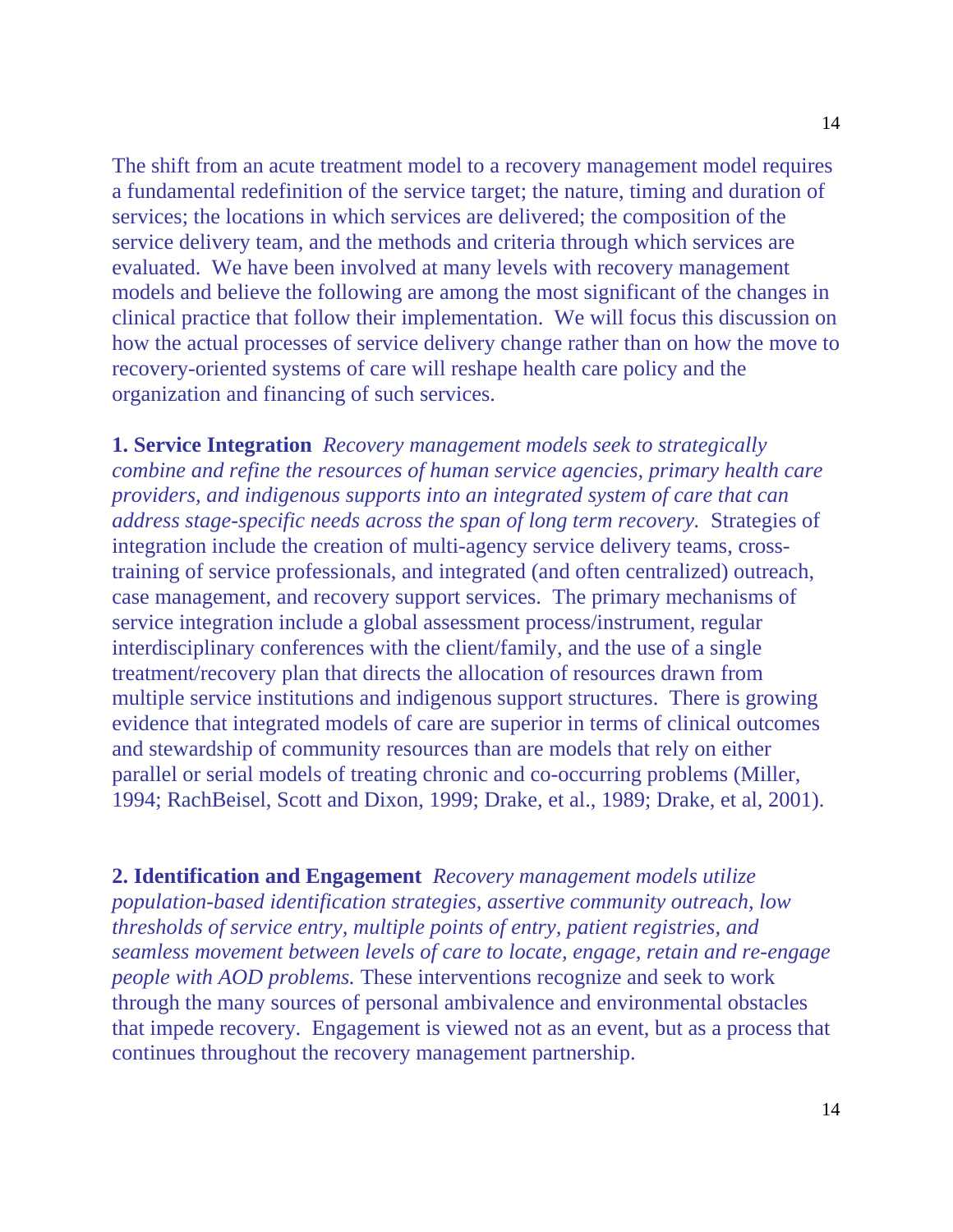The very things that are the hallmark of effective brief interventions--feedback of risk, emphasis on personal responsibility, prescriptive advice, a menu of change options, expression of empathy and encouragement, and enhancement of selfefficacy via expression of confidence in client's ability to change (Bien, Miller, and Tonigan, 1993)Bare all integrated within this process of engagement. Such outreach and engagement techniques have been found effective in initiating change in multiple populations: women, ethnic minorities, youth, and drug injectors (Brown and Needle, 1994).

**3. Assessment** *Assessment activities within recovery management models are a continuous rather than an intake activity, are global rather than categorical, and integrate traditional "treatment plans" into a larger "recovery plan."* The high degree of individual variability in AOD problems, the changing status of these problems over time, unique patterns of problem co-occurrence, and concerns regarding the misapplication of recovery management approaches all require rigorous, ongoing and global assessment activities. Global assessment assumes that the germination and development of severe AOD problems spring from multiple elements of the personal, family and cultural ecosystem and that the resources needed to resolve these problems are located within these same arenas.

Recovery management models integrate the traditional medical model "treatment plan" with the "recovery plan" utilized within social model alcoholism treatment programs (Borkman, 1998b). In contrast to a treatment plan, the recovery plan: 1) is prepared and regularly updated by the client, 2) documents the goals and planned activities of the client, and 3) covers such life domains of the client as finances, social life, legal difficulties, education, employment, and spirituality (Borkman, 1998a). Recovery management models provide a structured and individualized transition between professionally-directed treatment planning and self-directed recovery planning.

**4. Definition of "Client"** *In recovery management models, the definition of "client" shifts from the symptomatic individual to the family and cultural milieu and the individual nested within it.* In recovery management, family members and social network members are all co-providers of recovery support services and legitimate recipients of services in their own right. Recovery priming can occur by moving the family and social network toward greater health and understanding of addiction disease even without the symptomatic individual's direct participation.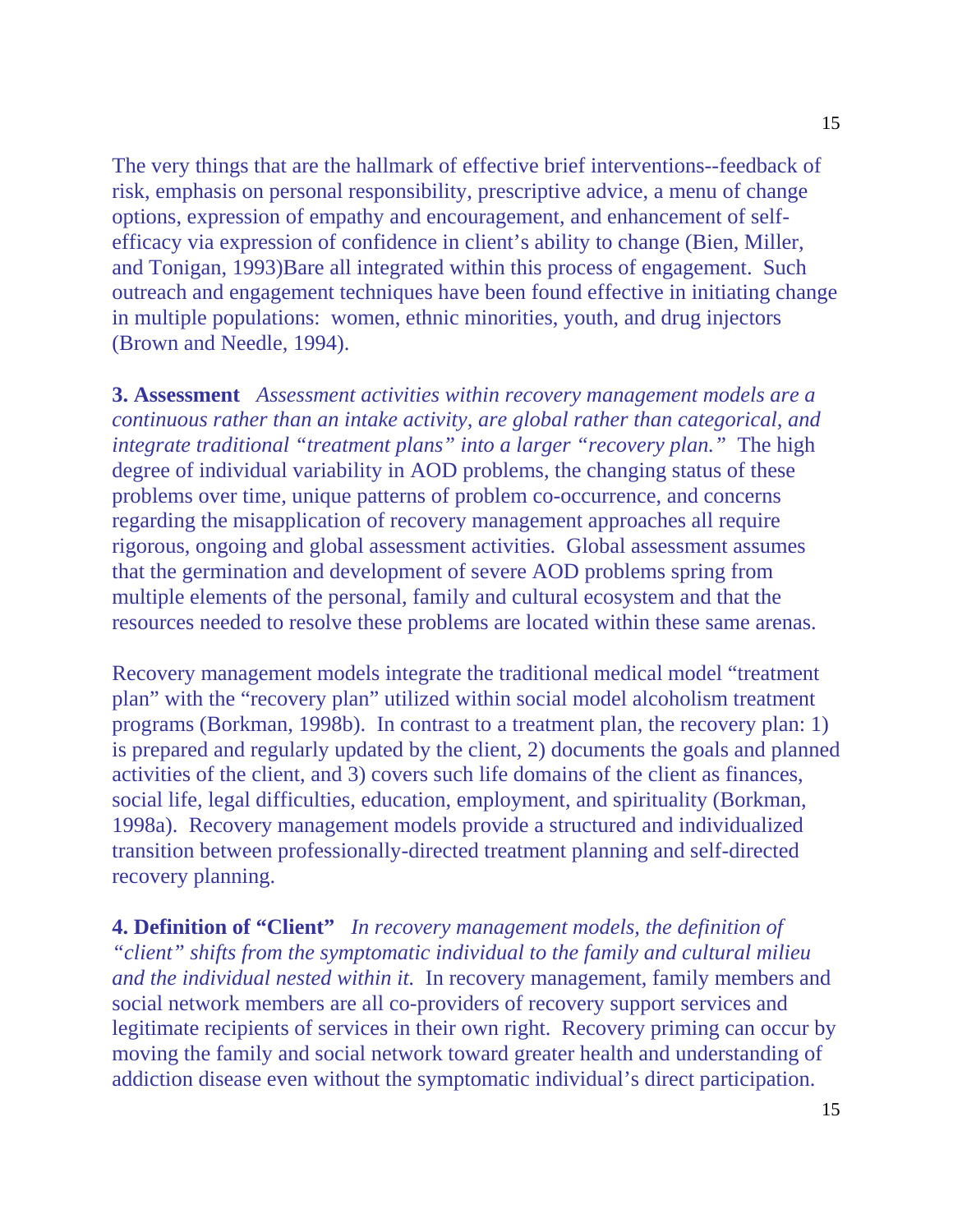The focal point of action in the recovery management model is not on what the treatment professional does but on the client and family's capacity to self-direct their own recovery.

**5. Service Goals** *The mission of recovery management is to help each person suffering from addiction disease to achieve their optimal long term outcome (as measured by the quality and duration of life, achievement of personal goals, and his or her impact on family and society).* Recovery management strategies are aimed at multiple stage-specific goals:

- I slowing the speed of disease acceleration and the speed of decline in biopsychosocial functioning,
- initiating, strengthening and extending periods of symptom remission (reducing the number, intensity and duration of relapse events),
- preventing the onset of, or reducing the severity of, co-morbid conditions,
- producing full and sustained symptom remission where possible,
- achieving the maximum level of age (stage)--appropriate functioning and health for the individual/family, and
- reducing the personal, family and social costs associated with addiction and recovery management.

The focus of recovery management is on reducing addiction-related mortality, decreasing the duration and degree of addiction-related incapacitation, and promoting the development of long term processes of disease stabilization and recovery. Recovery management services seek to enhance the capacity of each client/family to achieve their highest degree of functioning, regardless of whether that level is one of full or partial recovery.

**6. Service Scope and Technologies** *For clients whose patterns of AOD use reflect chronicity and severity, the best strategy for long term recovery is proactive engagement, disease stabilization (acute treatment), recovery management education, ongoing recovery support, monitoring with feedback, and, when necessary, early re-intervention and re-stabilization.* Recovery management doesn't so much replace the acute model as much as wrap that model in a larger continuum of support services and shift the focus from one of treating the acute manifestations of addiction to building a life of recovery.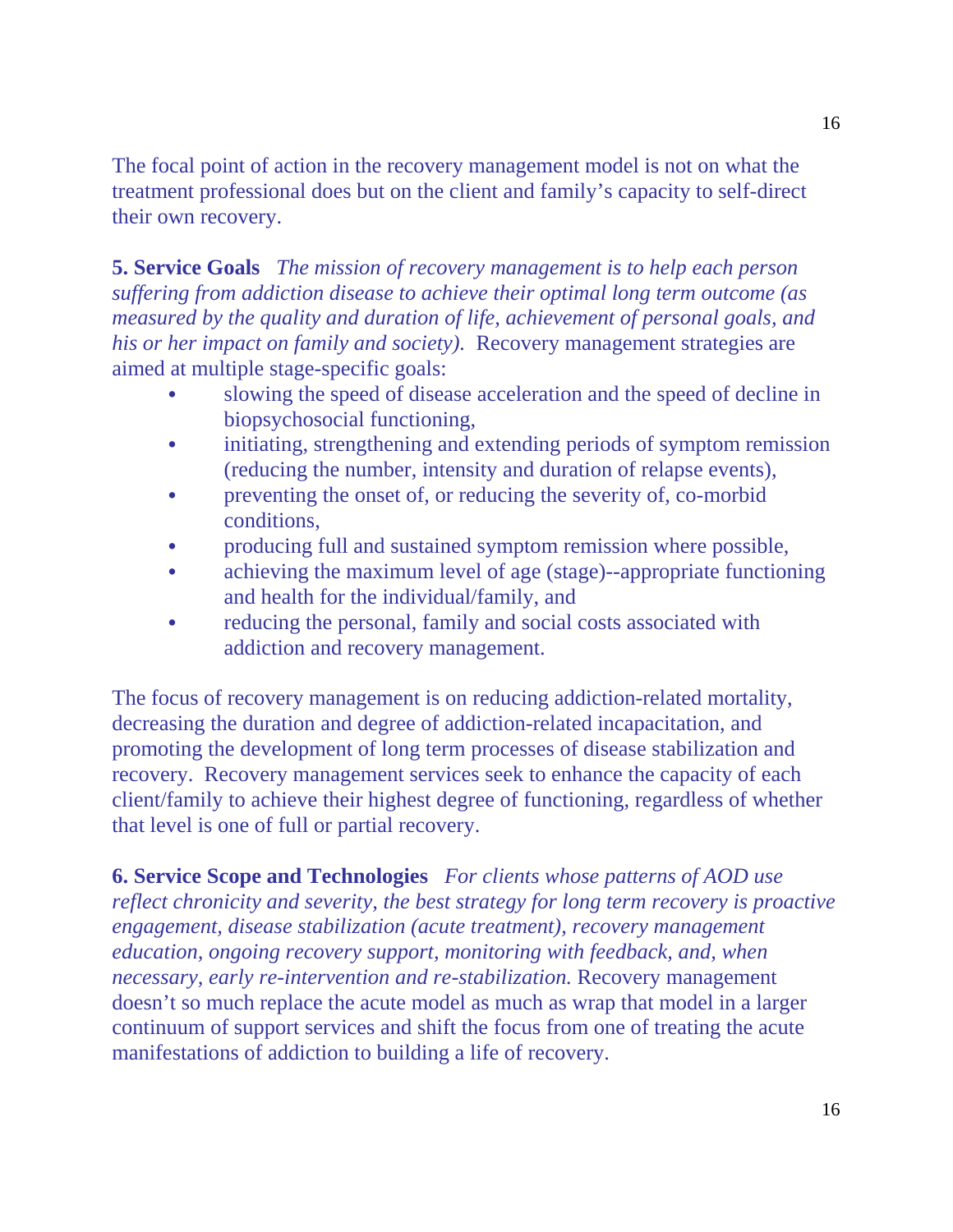These "recovery support services" focus on eliminating barriers to recovery and on enhancing what Granfield and Cloud (1999) have christened "recovery capital"- the intrapersonal, interpersonal and environmental resources that can be drawn upon to aid recovery. Such services encompass traditional clinical services but extend further into such areas as sober housing, pro-recovery educational and employment opportunities, day care and transportation services, and pro-recovery leisure activity. The essence of recovery management involves sustained monitoring of the status of a chronic disease, sustained monitoring of the effectiveness of recovery management strategies, and continual, stage-appropriate refinements in recovery support services.

**7. Timing and Duration of Services** *The temporal focus of recovery management services is on interrupting the acceleration of AOD problems before the crises that generally initiate acute treatment episodes and sustaining support long after such episodes are traditionally defined as completed.* 

By metaphorically changing the role of the addiction treatment specialist from that of an emergency room physician to that of a primary physician managing the longterm course of diabetes or hypertension, the recovery management model renders the concepts of "discharge" and "aftercare" anachronistic. In the recovery management model, all care is an element of continuing care. Continued telephonic, electronic (e-mail) and postal delivery of recovery education; monitoring; support; and, where needed and desired by the client and not otherwise available in the community, ongoing face-to-face group and individual support, are routine elements of the recovery management model. Within this model, intensity of services decrease over time but the commitment to and access to sustained recovery support remains constant.

**8. Delivery Locus** *The locus of service activity within the recovery management model combines the primary health care institution (the inpatient/residential institution and the centralized outpatient clinic) with home-based, neighborhoodbased service delivery, with a particular emphasis on the latter.* Two principlespersonal autonomy and pro-recovery social support-guide recovery management models. First, persons suffering from AOD problems and addictive diseases seeking help are served within the least restrictive, least isolating and least coercive environments and methods possible. Second, transfer of learning is directly related to the degree of physical, psychological, and cultural distance between service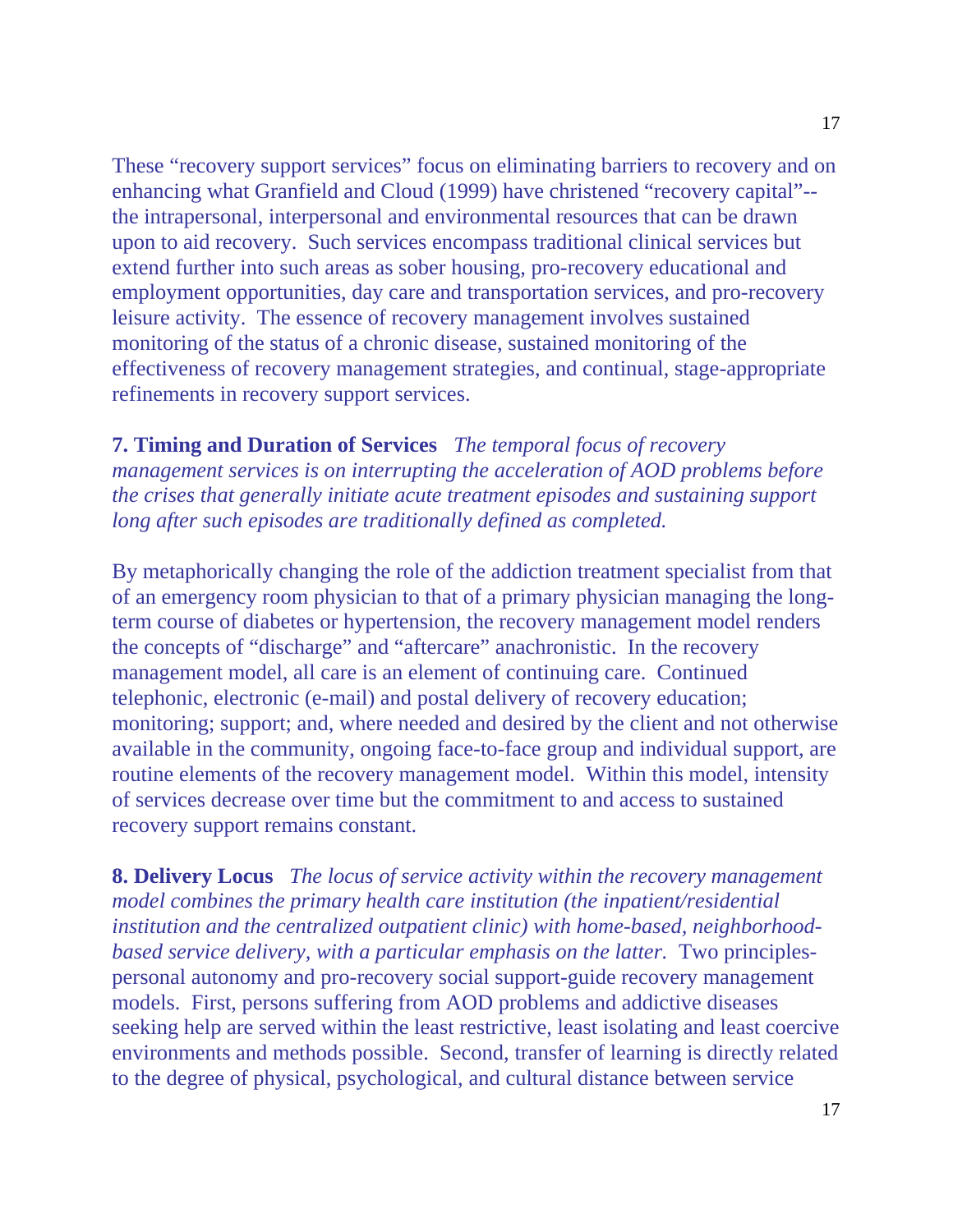delivery site and the client's natural environment. In the recovery management model, services are delivered as close as possible to the natural living environment of the client. Any isolation of the client from that environment is accompanied by intensive transition services aimed at transferring learning from the institutional environment to the client's natural environment. In the recovery management model, as much effort is spent focusing on developing ecosystem supports for recovery as is spent on focusing on pro-recovery, intrapersonal changes.

**9. Service Relationship** *With recovery management, the service relationship shifts from a "dominator model" to a "partnership model."* The traditional relationship between addiction treatment providers is time-limited, hierarchical, and commercialized. Power, status and strength lie on one side of the relationship and stigma, powerlessness and problems lie on the other side. The patient seeks the help of the expert who diagnoses the patient, prescribes what the patient must do to get well, and then seeks to manipulate the patient's compliance.

Recovery management replaces this expert-centered service relationship with what Eisler (1987) has characterized as a "Partnership Model" and what Lazarus (2001) has characterized as "consumercentric care." The focus is on creating a collaborative alliance that shifts the focus of recovery from the treatment professional to the person seeking and experiencing recovery. The service professional shifts from the roles of diagnostician and treater to the roles of long term ally and recovery consultant. One of the essential dimensions of recovery management is continuity of contact over time in a primary service relationship.

This partnership requires the deep involvement of clients in the design, implementation, and evaluation of services. In the recovery management model, treatment professionals and their institutions become students and allies of the growing consumer/survivor movement in the United States (Anthony, 1993; Kaufmann, 1999; Chamberlin, 1990; White, 2000c). The recovery management model could help the field of addiction treatment face in the twenty-first century what it has never faced in its history: a strong consumer movement led by recovering people/families who are knowledgeable, articulate, well-organized, and angry at their historical exclusion from policy and clinical decision-making.

**10. The Role of Community in Recovery** *The goal of recovery management is not to forever enmesh all persons with severe and persistent AOD problems in*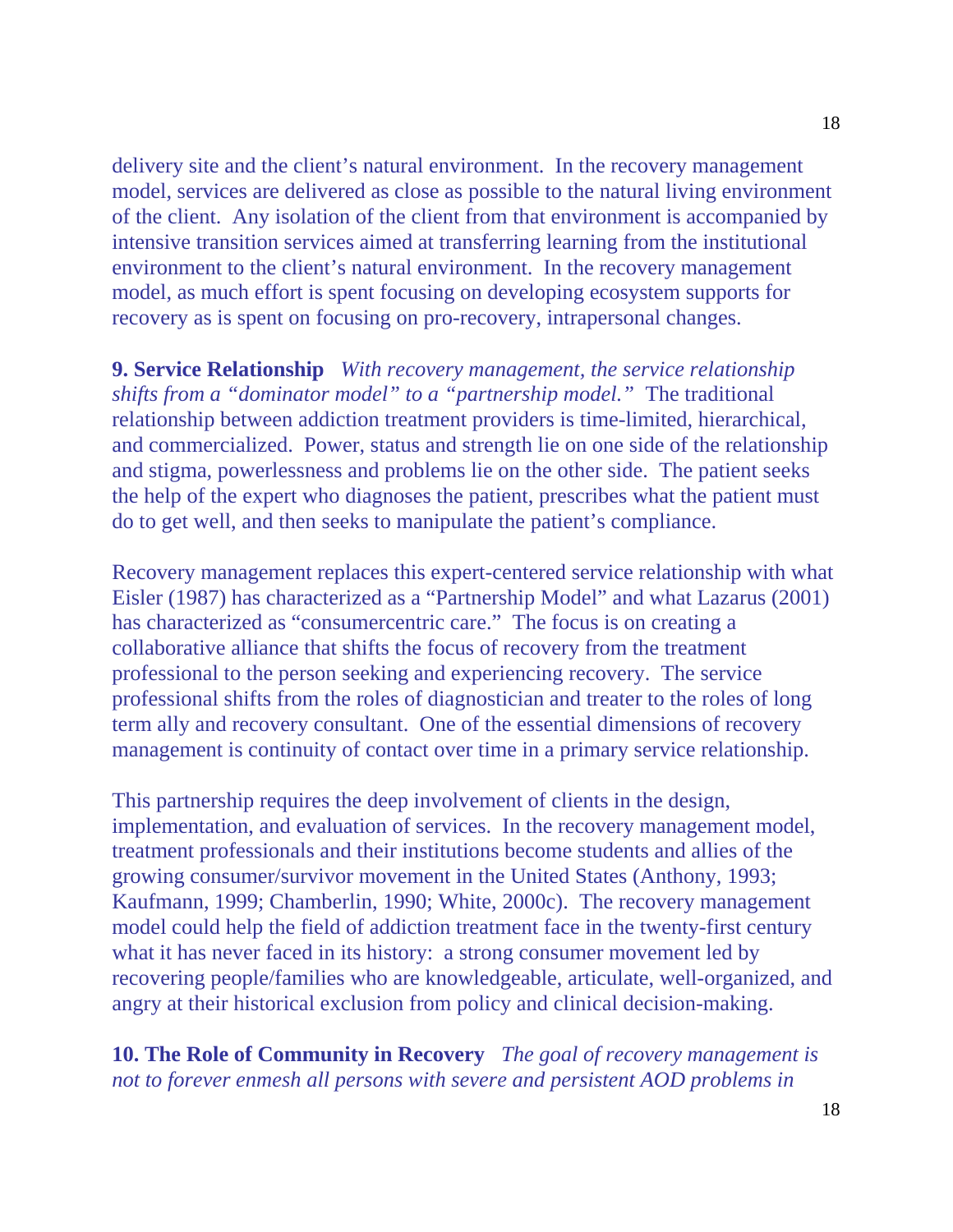*professionally-directed treatment services; it is to open resources in the wider community that will enhance each client's own capacity for recovery selfmanagement. The goal is to help nest the client within a physical, psychological and social space where long term recovery can be nurtured. This involves enmeshing the client in recovery-supportive relationships that are natural (rather than professionalized), enduring (rather than transient) and reciprocal (rather than fiduciary and commercialized).* 

The community, when organized and educated, can be a reservoir of hospitality and support for recovering people. Professionally directed treatment services should be the last, not the first, line of defense in the management of chronic addictive diseases. The first lines of resources for the management of alcohol and other drug problems consists of the individual's own natural resiliencies, family and intimate social networks, and other non-professional support systems within the individual's natural environment. Interventions that inadvertently undermine and replace the natural support functions of the self, the family, and the community with professionalized and commercialized supports fail both on technical and ethical grounds (McKnight, 1995).

**11. The Recovery Management Team** *The recovery management model places greater emphasis on the use of the client, his or her family, natural helping systems within the community, and on indigenous recovering people within the recovery management team.* In the future, many recovery support services will be provided by recovered and recovering persons and by recovery-based service organizations which will utilize recovering individuals, family members and other "folk healers" from within the community as recovery support specialists. Such individuals will fill both volunteer and paid staff positions.

**12. Service Evaluation** *The evaluation of recovery management strategies involves the client/family as the primary evaluator, measures client/family functioning over a much longer (5-15 years) period of time (Vaillant, 1983), and assess the synergistic interaction and cumulative effects of multiple interventions. If the transition to a recovery management model is achieved, addiction treatment and recovery support services will be judged by the same standards that are used to evaluate the treatment and management of other chronic diseases (as advocated by O'Brien and McLellan, 1996).*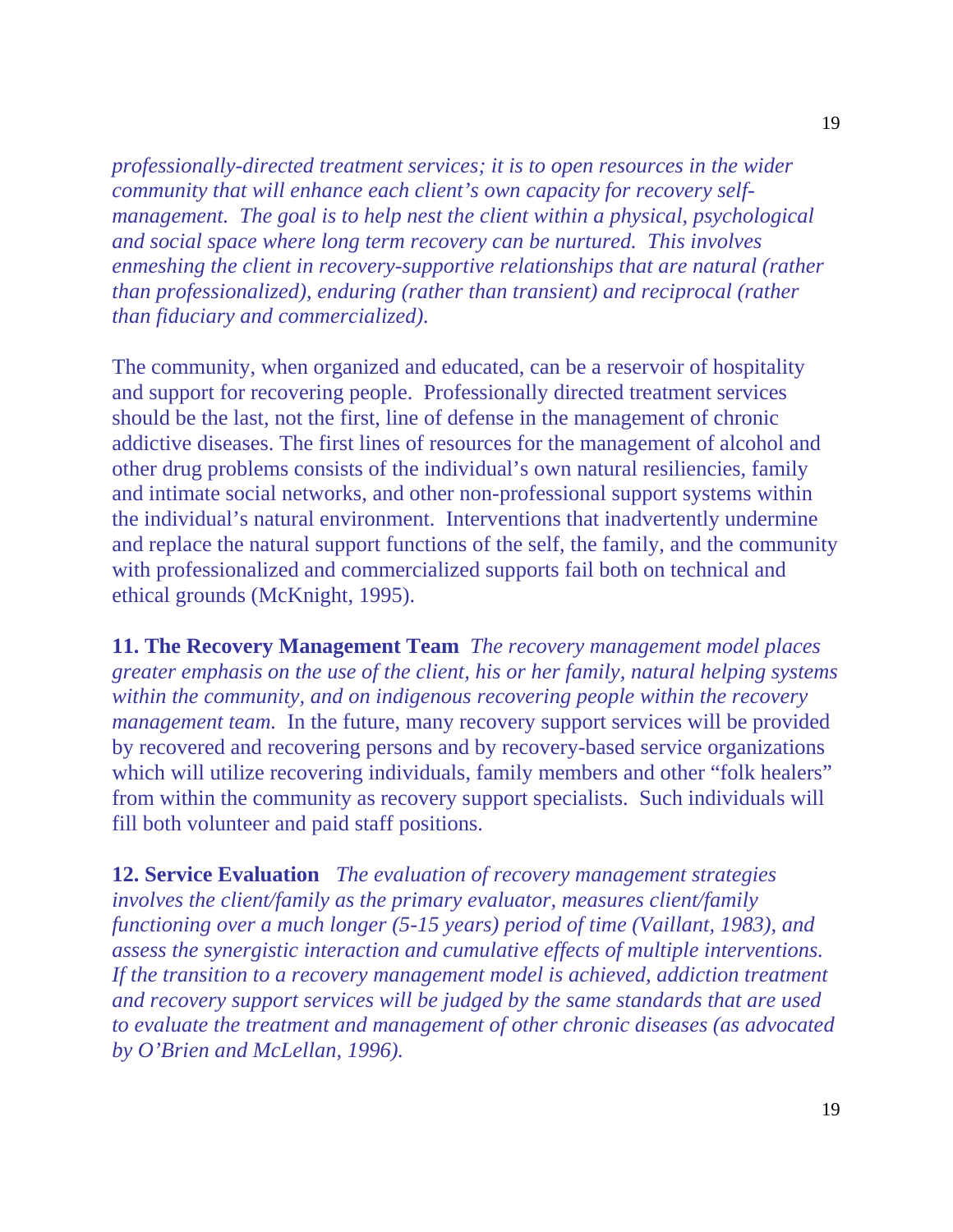The essence of the acute care model is to deliver a single treatment episode, and then to evaluate that episode based on symptom remission or reactivation during the months following "discharge" from that service episode. In contrast, the recovery management model assumes that a return of symptoms following a single treatment episode does not mean that a particular intervention was a failure, nor that sustained remission following an intervention reflects success where earlier episodes had failed. Recovery management models assume that symptom remission or relapse can occur independent of service interventions and that interventions can have delayed, cumulative or synergistic effects. The focus thus shifts to evaluating extra-treatment factors as well as evaluating particular combinations and sequences of interventions as they interact with the evolving life of the client/family.

Recovery management models include consumer participation and use of consumer-influenced evaluation criteria (Sloves, 2000). Like the assessment process, evaluation shifts from an end-of-service-episode or follow-up event to a continuous process and shifts from a categorical evaluation (focus on presence or absence of alcohol/drug use) to a global evaluation (focus on the health, quality of life and social functioning of the individual/family as well as the impact of intervention on the community, e.g., social costs, reduced threats to public safety).

## **VII. Pitfalls**

The chronic disease recovery management model described in this paper is not without its potential pitfalls.

*Funding*: Virtually all funding of addiction treatment is currently set up to reimburse episodes of acute care provided by categorically segregated service specialists. A shift to the recovery management model will require populationbased funding for longitudinal care delivered by multiple providers organized into integrated systems of care (Pawlson, 1994). Fundable services will need to include outreach, early intervention, case management, monitoring, harm reduction services, and a broad spectrum of recovery support services. There is a danger that the recovery management model could be manipulated by funding organizations to eliminate high intensity/high cost components of service continuum. There is also a danger that a greater responsibility for recovery support could be shifted to the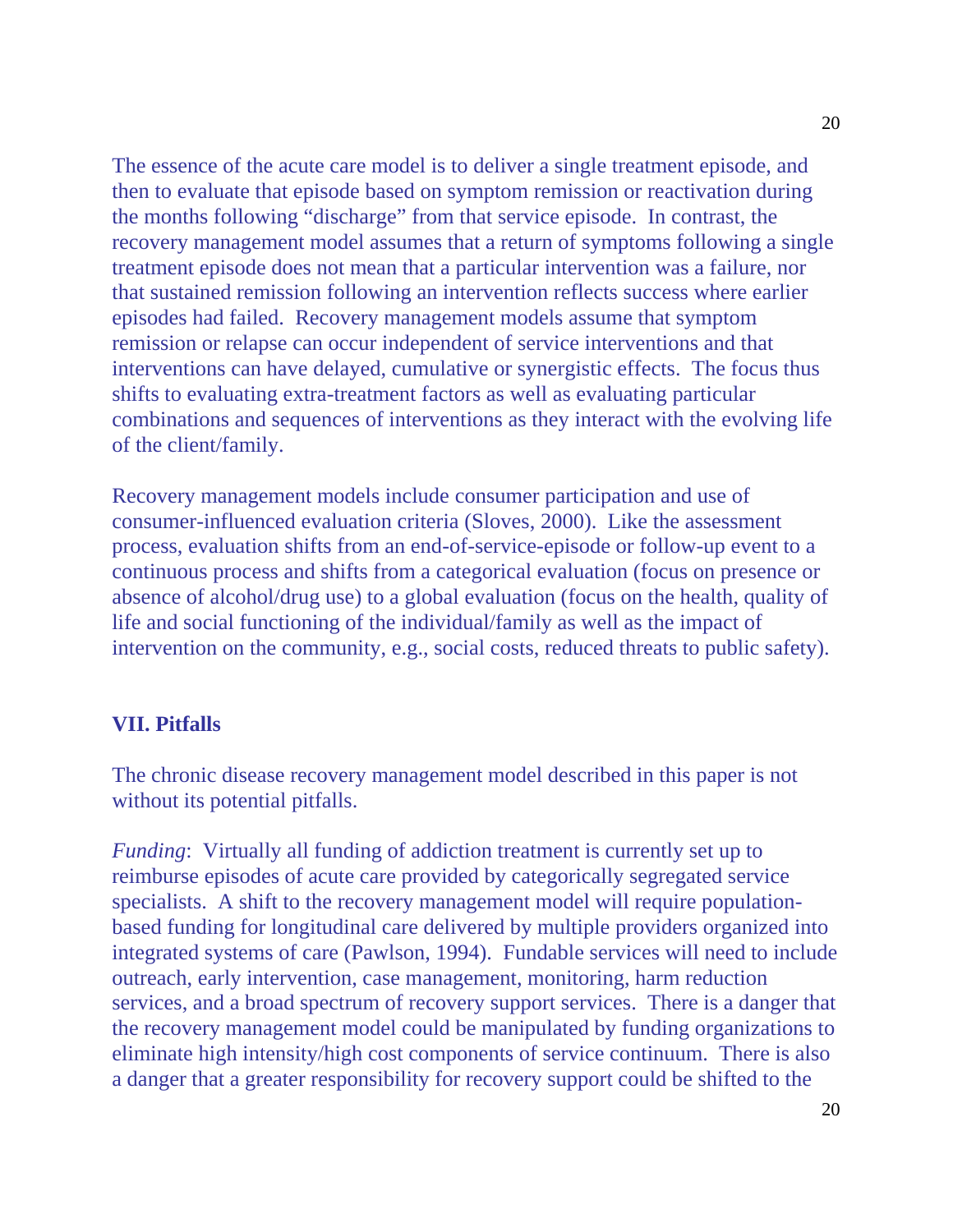community while all the financial resources remain within professional agencies and managed care entities.

*Service Capacity*: The shift from an acute intervention to a recovery management model will require new strategies for defining and managing service. Recovery management will require larger caseloads as service professionals maintain contact with a mix of people in widely varying stages of recovery. The increased numbers of people will be mirrored by a smaller percentage of clients with high intensity service demands. This will require new systems of defining and managing service caseloads.

*Stigma and Therapeutic Pessimism*: If not handled with great care, the "chronicity" language may undermine belief in the potential for permanent resolution of addiction (Brown, 1998). We feel very strongly that the presentation of this model needs to be framed as "recovery management" and not "chronic disease management" to both consumers and the community. We must be able to convey two messages: 1) uninterrupted remission of addiction is possible and a reality in the lives of hundreds of thousands of people, and 2) active recovery management can reduce the frequency, intensity and duration of relapse episodes as it enhances the quality of life and global functioning of those persons who have yet to achieve uninterrupted sobriety.

*Iatrogenic Effects from Model Misapplication*: There is a danger that a chronic disease management model will be misapplied to individuals whose AOD problems represent not chronic disorders but transient problems that will quite likely spontaneously remit with time and maturation or respond to brief intervention. The potential indiscriminate application of a chronic disease management model to children and adolescents presenting with AOD use is of particular concern.

*Service Provider Accountability*: "Chronic Disease" could become a shroud that hides and decreases the accountability of service providers for clinical outcomes. Service providers cannot be allowed to blame clients and the nature of their disorder on poorly designed and executed service technologies. Recovery management models should be subjected to more, not less, accountability for long term clinical outcomes (Brown, 1998).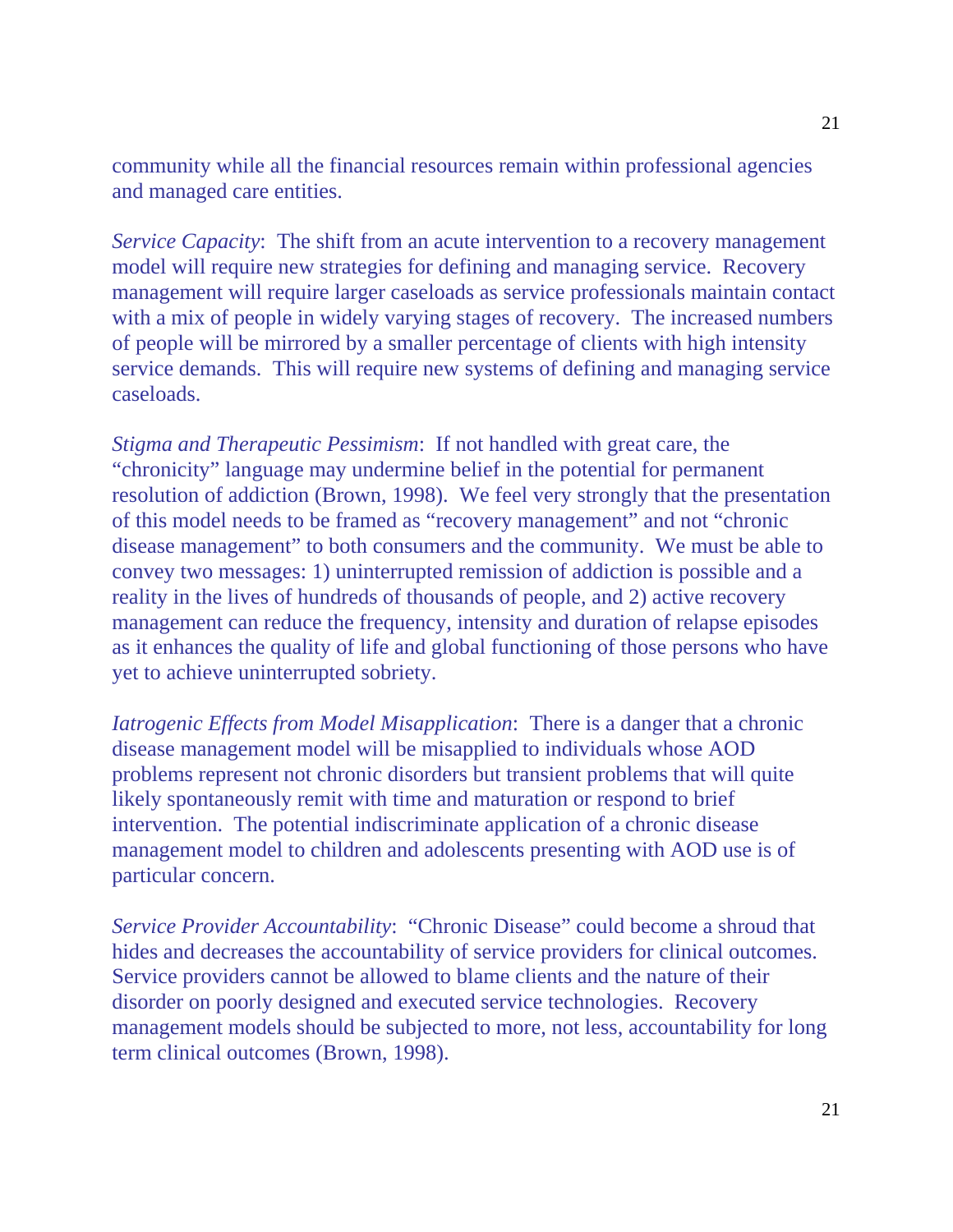*Financial Exploitation*: The chronic disease / recovery management model could be financially exploited by treatment institutions who "capture" a population of chronic alcoholics/addicts and provide a high frequency of long term billable services rather than linking these clients to indigenous resources that would diminish their need for these agency-provided services.

*Ethical Dilemmas*: The recovery management model raises a whole spectrum of ethical issue that will need to be addressed. These include:

- What is the boundary between appropriately assertive outreach and inappropriately intrusive outreach ("stalking")?
- When are we doing too much or too little?
- What relationship boundaries should guide this prolonged "partnership" with clients/families?
- Does a client have the right to not be "monitored and managed?"
- Who is the client (when an agency is contracted to provide prolonged case management services to reduce a client's threat to public safety or to reduce the client's consumption of scarce community resources)?

*From Dynamic to Static Model*: There is a danger that clinical care guidelines used within the recovery management model could reduce the treatment of complex disorders to "cookbook medicine." This is not a rational for avoiding evidence based practice guidelines, but a caution that an adequate "toolbox" must be complemented with clinical training and clinical supervision to assure proper clinical judgement in applying techniques in an individualized manner.

*Staff Support*: In an acute care model, staff working with the most difficult of clients take solace from the fact that this involvement is short term and will be replaced in a few weeks with a new, perhaps less difficult client. The recovery management model will place staff in contact with these most difficult clients for much more prolonged periods of time. Without special supports (clinical supervision, team models of service deliver, etc.), this model could face challenges related to staff morale and retention. Continuity of contact is crucial to the success of the recovery management model; staff turnover must be kept at a low level.

# **VIII. Summary**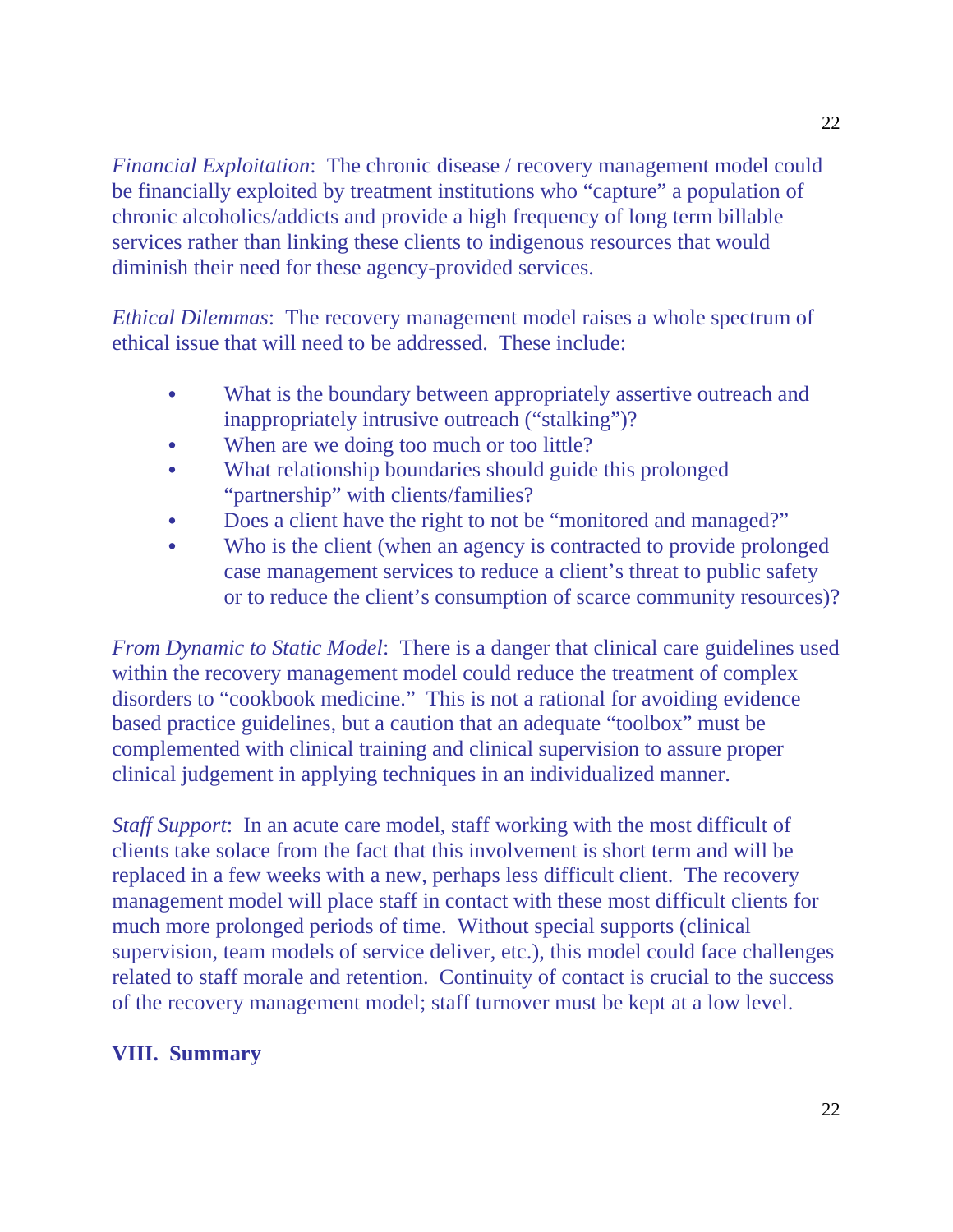Chronic diseases possess many characteristics that distinguish them from acute disorders. They tend to have complex etiologies in which behavioral choices play a role in symptom onset, severity and duration. Their courses are prolonged and often characterized by periods of remission and relapse. They lack definitive cures but can be effectively managed by combinations of interventions. Although severe AOD problems have long been characterized as chronic diseases, their treatment has more closely resembled acute care interventions. The shift to a (chronic disease) recovery management model will require changing our very understanding of the nature of severe and persistent AOD problems and changing the timing and duration of service intervention, the composition of the service delivery team and the methods and criteria used to evaluate our interventions into these problems.

While traditional models of care will continue to meet the needs of many individuals who have sufficient "recovery capital" to resolve their AOD-related problems through a single episode of care. Clients who do not respond to such acute care will require recovery management models that sustain contact longer and place greater emphasis on recovery education, long-term monitoring and support, and early re-intervention. The potential pitfalls in this shift toward recovery management models include the demands that will be required to change how services are funded and organized, the potential misapplication of chronic disease models to persons whose AOD-related problems are transient in nature, and the need to manage new and complex ethical issues that will arise within the context of long term service relationships. Models of recovery management offer great promise in the future treatment of severe and persistent alcohol and other drug problems. We must be careful, however, in reaching for this future to not lose what is most valuable within the current system of care.

#### **References**

- American Society of Addiction Medicine & National Council on Alcoholism and Drug Dependence. (1976). Disease definition of alcoholism. *Annals of Internal Medicine* 85(6):764.
- American Society of Addiction Medicine & National Council on Alcoholism and Drug Dependence. (1990). Disease definition of alcoholism revised. Joint News Release, April 26.

Anderson, D. (1942). Alcohol and public opinion. *Quarterly Journal of Studies on Alcohol*, 3(3):376-392.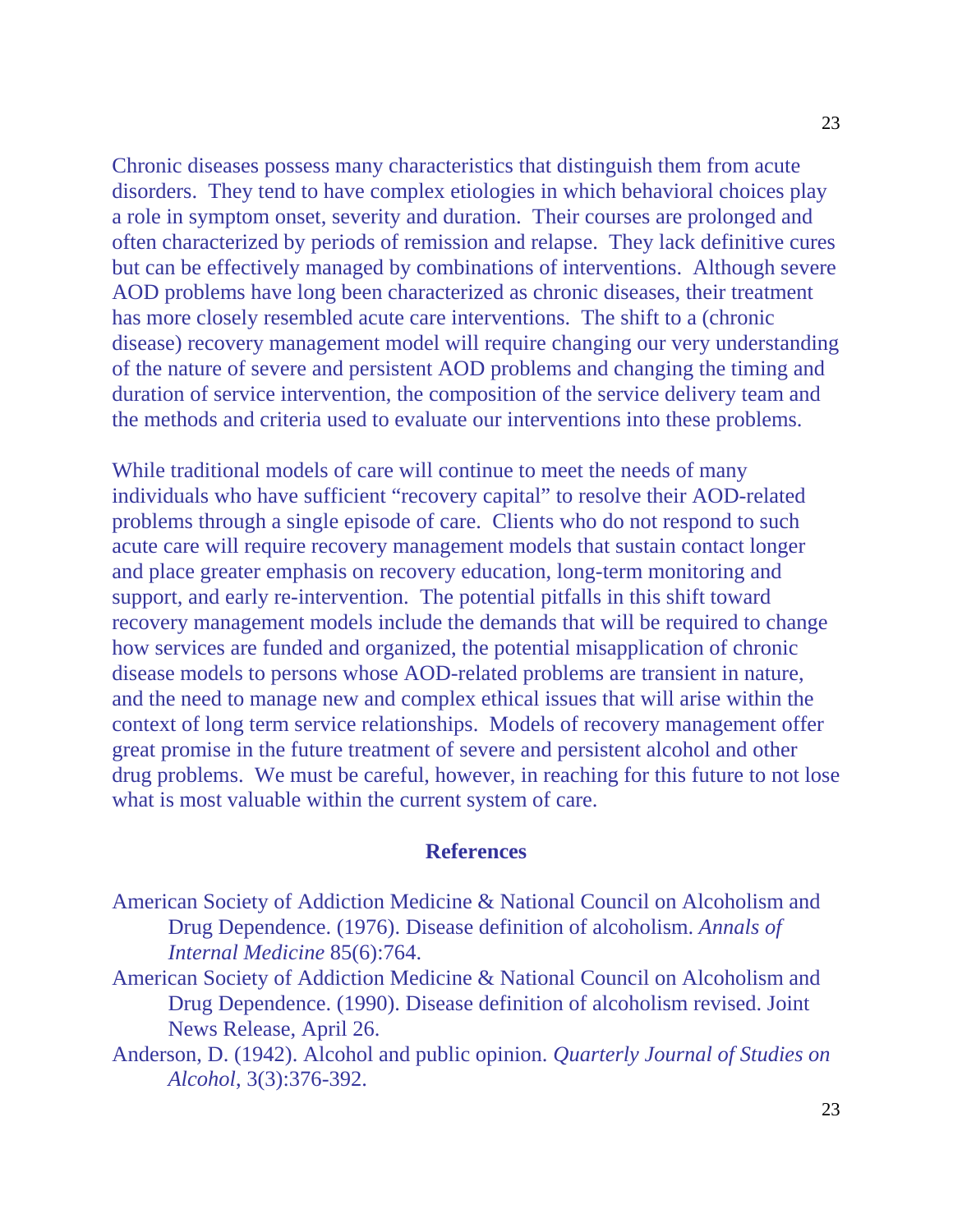Anthony, W.A. (1993). Recovery from mental illness: The guiding vision of the mental health service system in the 1990s. *Psychosocial Rehabilitation Journal*, 16:11-23.

- Benezet, A. (1774). *The Mighty Destroyer Displayed (in some account of the dreadful havoc made by the mistaken used as well as abuse of spiritous liquors).* Philadelphia: Joseph Crukshank.
- Bien, T., Miller, W., and Tonigan, S. (1993). Brief interventions for alcohol problems: A review. *Addiction,* 88:315-336.
- Borkman, T. (1998a). Is recovery planning different from treatment planning? *Journal of Substance Abuse Treatment,* 15(1):37-42.
- Borkman, T. (1998b). Borkman, T., Kaskutas, L, Room, J., Bryan, K. and Barrows, D. (1998). A historical and developmental analysis of social model programs. *Journal of Substance Abuse Treatment* 15:7-17.
- Boyle, M.; White, W.; Loveland, D.; Godley, M.; and Hagen, R. (2000). The Behavioral Health Recovery Management project: Project summary and concept. www.bhrm.org.
- Brown, B.S. (1998). Drug use: Chronic and relapsing or a treatable condition? *Substance Use and Misuse*, 33(12):2515-2520.
- Brown, H. (1872). *An Opium Cure: Based on Science, Skill and Matured Experience*. New York: Fred M. Brown & Co. (Advertising Book for Antidote and Restorative) In: Grob, G. (1981). *American Perceptions of Drug Addiction*. New York: Arno Press.
- Brown, B. and Needle, R. (1994). Modifying the process of treatment to meet the threat of AIDS. *International Journal of the Addictions*, 29:1739-1752.
- Brown, S. (1985)*. Treating the Alcoholic: A Developmental Model of Recovery*. New York: Wiley.
- Chamberlin, J. (1990). The ex-patients' movement: Where we've been and where we're going. *The Journal of Mind and Behavior,* 11:323-336.
- Chou, S.P. and Pickering, R.P. (1992). Early onset of drinking as a risk factor for lifetime alcohol-related problems. *British Journal of Addiction*, 87:1199- 1204.
- Cook, C. (1988). Minnesota Model in the management of drug and alcohol dependency: Miracle, method or myth? Part I. The philosophy and the programme. *British Journal of Addiction*, 83(6):625-634.
- Crothers, T.D. (1879). Editorial: Practical value of inebriate asylums. *Journal of Inebriety* 3(4):249.
- Crothers, T.D. (1893). The disease of inebriety from alcohol, opium and other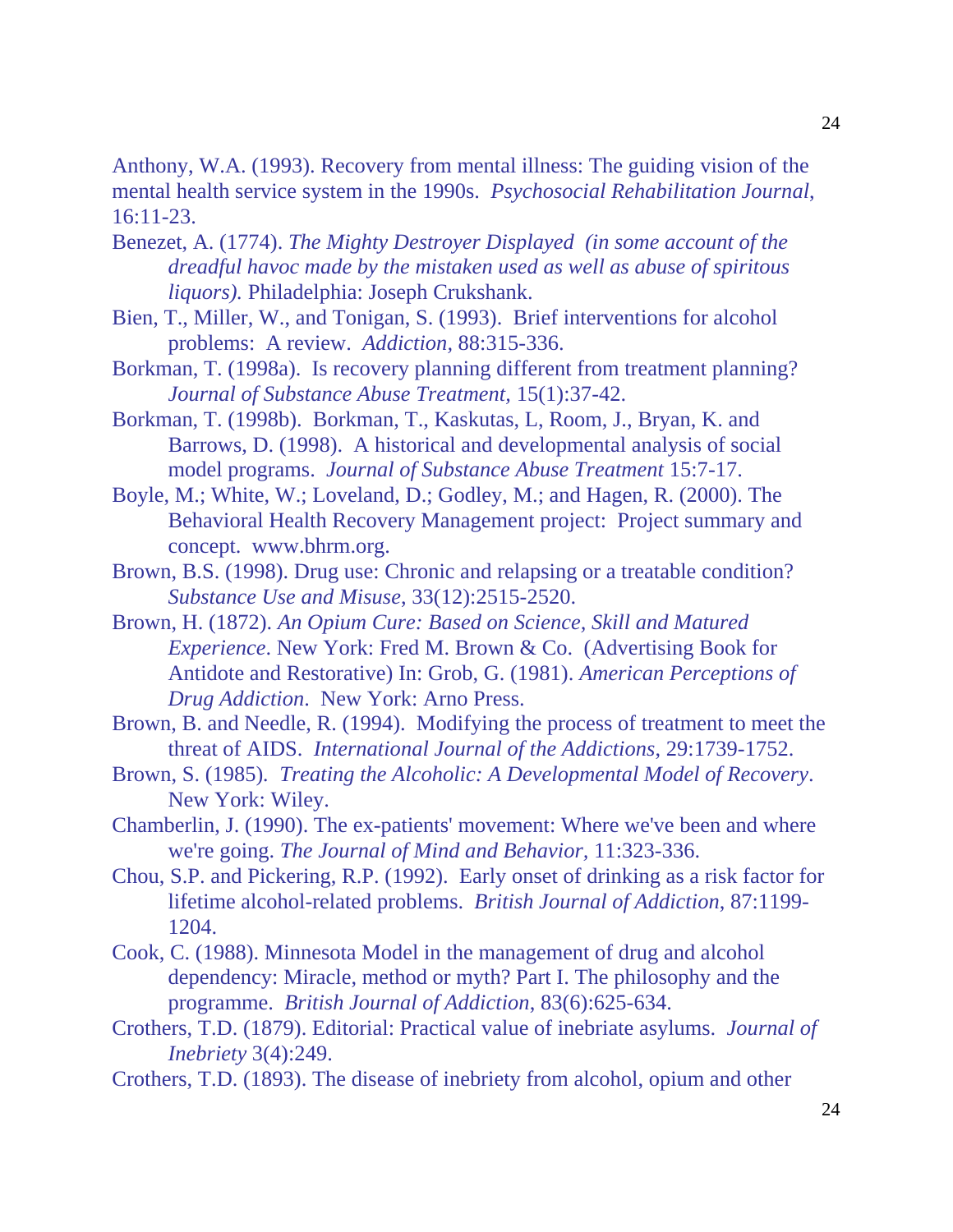narcotic drugs. New York: E.B. Treat, Publisher.

- DiClemente, C.C.; Carbonari, J.P.; & Velasquez M.M. (1992). Treatment mismatching from a process of change perspective. In: R.R. Watson, Ed., Alcoholism Treatment Mismatching from a Process of Change Perspective. *Drug and Alcohol Abuse Reviews, Vol. 3: Alcohol Abuse Treatment*, pp 115- 142. Totowa, NJ: The Humana Press.
- Dole, V. (1988). Implications of methadone maintenance for theories of narcotic addiction. *Journal of the American Medical Association*, 260(20):3025- 3029.
- Dole, V. (1997). What is "methadone maintenance treatment"? *Journal of Maintenance in the Addictions*, 1(1):7-8.
- Drake, R.E. and Wallach, M.A. (1989). Substance abuse among the chronically mentally ill. *Hospital and Community Psychiatry,* 40(10):1041-1045.
- Drake, R.E., Mercer-McFadden, C., Muesser, K.T., McHugo, G.J., and Bond, G.R. (1998). A review of integrated mental health and substance abuse treatment for patients with dual disorders. *Schizophrenia Bulletin*, 24:589- 608.
- Drake, R.E. and Wallach, M.A. (2000). Dual diagnosis: 15 years of progress. *Psychiatric Services*, 51:1126-1129.
- Drake, R.E., Essock, S.M., Shaner, A., Carey, K.B., Minkoff, K., Kola, L., Lynde, D., Osher, F.C., Clark, R.E., and Rickards, L. (2001). Implementing dual diagnosis services for clients with severe mental illness. *Psychiatric Services*, 52(4):469-476.
- Eisler, R. (1987)*. The Chalice and the Blade: Our History, Our Future*. Cambridge, MA: Harper and Row.
- Ethridge, R.M., Craddock, S.G., Dunteman, G.H., and Hubbard, R.L. (1995). Treatment services in two nationals tudies of community-based drug abuse treatment programs. *Journal of Substance Abuse*, 7:9-26.
- Fingarette, H. (1989). *Heavy Drinking: The Myth of Alcoholism as a Disease.* Berkeley: University of California Press.
- Goodheart, C.D. and Lansing, M.H. (1997). *Treating People with Chronic Disease: A Psychosocial Guide*, American Psychiatric Association.
- Granfield, R. and Cloud, W. (1999). *Coming Clean: Overcoming Addiction without Treatment*. New York: New York University Press.
- Grant, B.F. and Dawson, D.A. (1997). Age at onset of alcohol use and its association with DSM-IV alcohol abuse and dependence. *Journal of Substance Abuse*, 9:103-110.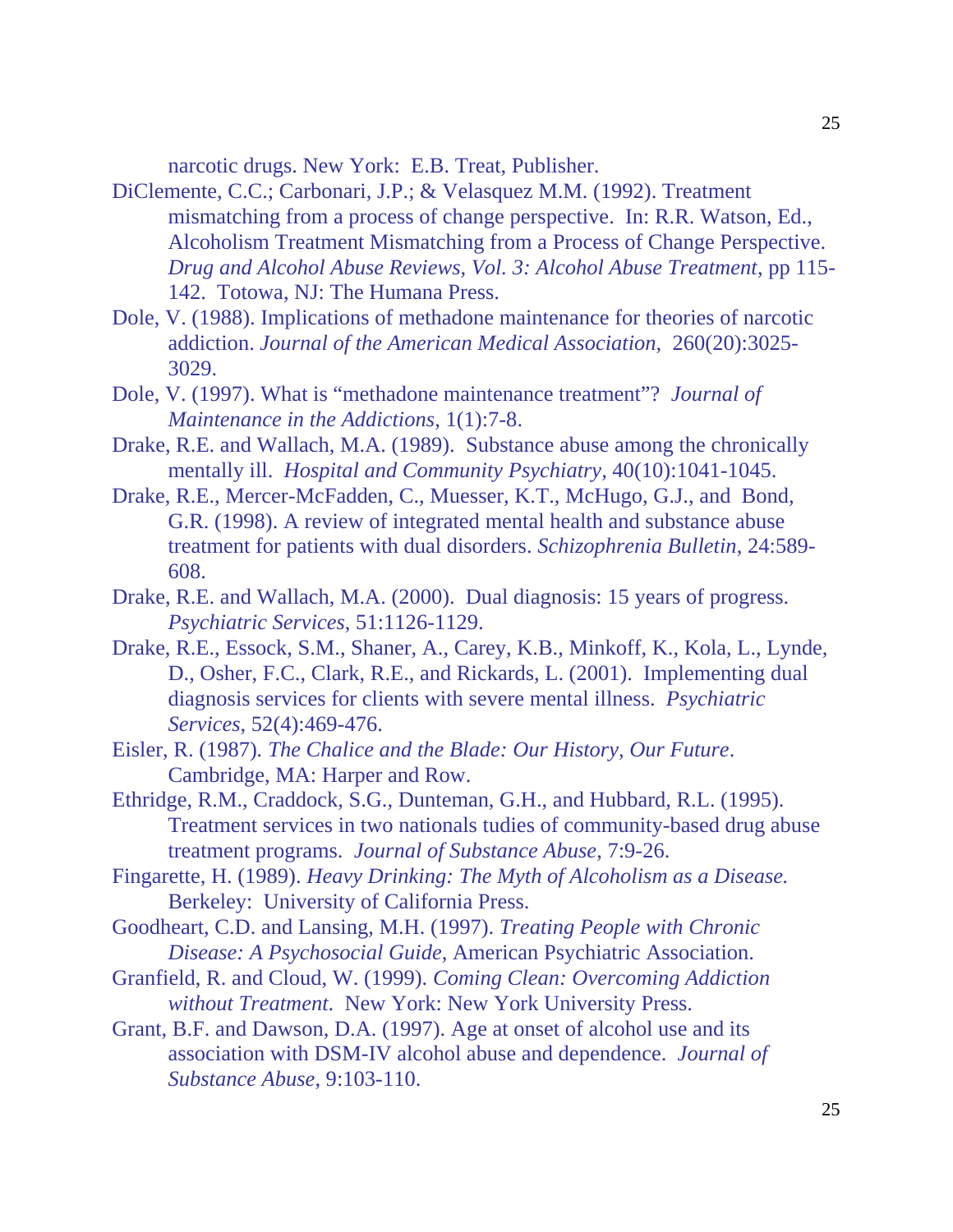- Hser, Y-I, Anglin, M.D., Grella, C., Longshore, D., and Pendergast, M. (1997). Drug treatment careers: A conceptual framework and existing research findings. *Journal of Substance Abuse Treatment*, 14(6):543-558.
- Humphreys, K., Moos, R. H., & Finney, J. W. (1995). Two pathways out of drinking problems without professional treatment. *Addictive Behaviors*, 20, 427-441.

Johnson, B. (1973). *The Alcoholism Movement in America: A Study in Cultural Innovation*. Urbana, IL: University of Illinois Ph.D. Dissertation.

- Kaplan, L. (1997). A Disease management model for addiction treatment. *Behavioral Health Management*, 17(4):14-15.
- Kaufmann, C. L. (1999). An introduction to the mental health consumer movement. In: A. Horwitz & T. Scheid (Eds.), *A handbook for the study of mental health: Social contexts, theories, and systems* Cambridge: Cambridge University Press, pp. 493-507.
- Labouvie, E., Bates, M.E., and Pandina, R.J. (1997). Age of first use: its reliability and predictive utility. *Journal of Studies on Alcohol*, 58:638-43.
- Larimer, M. E., Kilmer, J. R. (2000). Natural history. In G. Zernig, A. Saria, M. Kurz, & S. S. O'Malley, *Handbook of Alcoholism*. Boca Raton, FL: CRC Press.
- Lazarus, A. (2001). Economic grand rounds: The promise of disease management. *Psychiatric Services*, 52(2):169-171.
- Lebowitz, B.D., Harris, H.W. (2000). Efficacy and effectiveness: From regulatory to public health models. In: I. Katz & D. Oslin (Eds.), *Annual review of gerontology and geriatrics: Focus on psychopharmacologic interventions in late life* (vol. 19). New York: Springer, pp. 3-12.
- Leshner, A.I. (1997). Addiction is a brain disease, and it matters. *Science*, 278:45- 47.
- Levine, H. (1978). The discovery of addiction: Changing conceptions of habitual drunkenness in America. *Journal of Studies on Alcohol*, 39(2):143-174.
- Lewis, D.C. (1993). A disease model of addiction. In: Miller, N.S., Ed., *Principles of Addiction Medicine.* Chevy Chase, MD: American Society on Addiction Medicine, pp. 1-7.
- Mann, M. (1944). Formation of a National Committee for Education on Alcoholism. *Quarterly Journal of Studies on Alcohol,* 5(2):354.
- Marcet, W. (MD) (1868). *On Chronic Alcoholic Intoxication*. New York: Moorhead, Simpson, & Bond, Publishers.
- McElrath, D. (1997). Minnesota model. *Journal of Psychoactive Drugs*,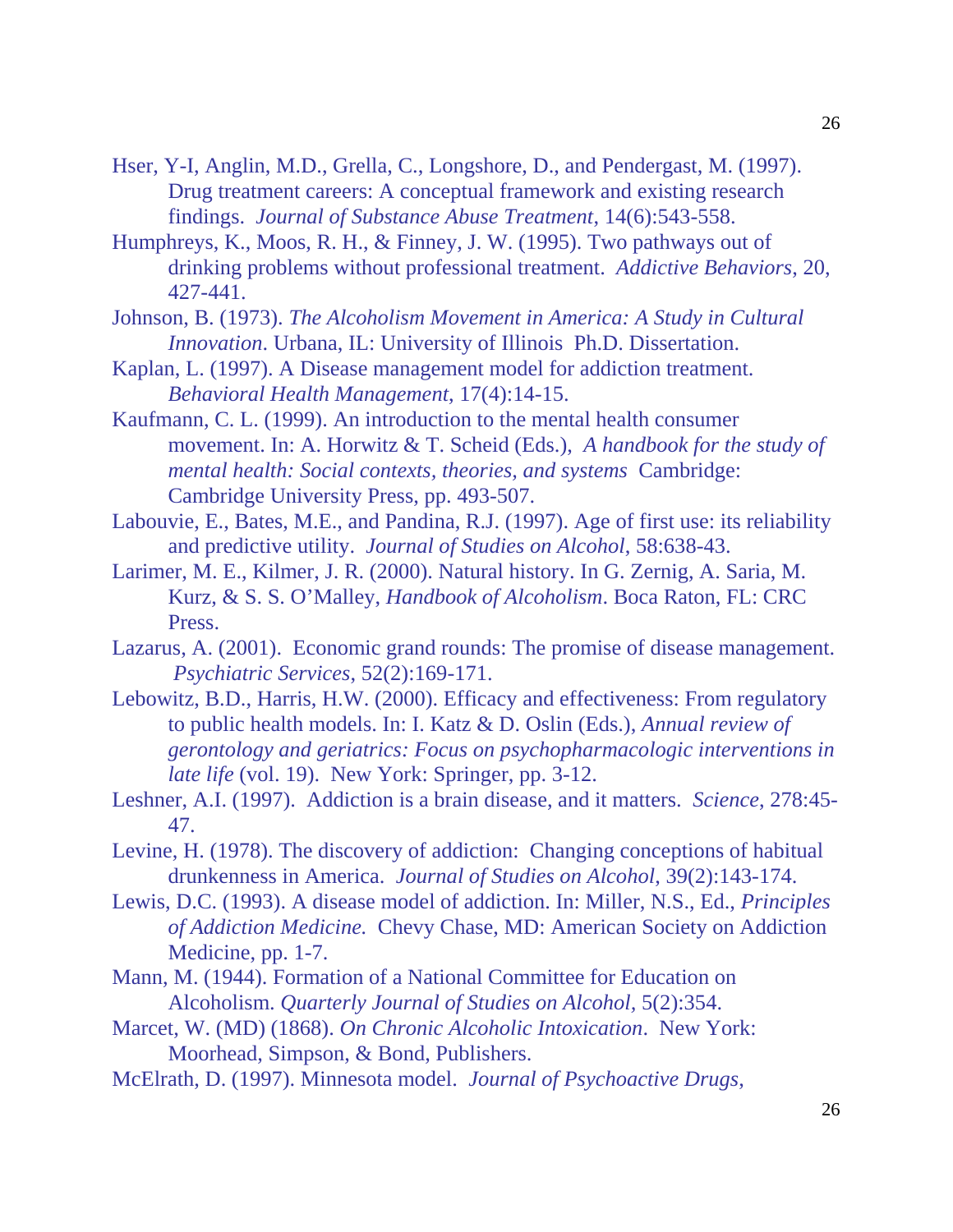29(2):141-144.

- McLellan, A.T., Lewis, D.C., O'Brien, C.P, and Kleber, H.D. (2000). Drug dependence, a chronic medical illness: Implications for treatment, insurance, and outcomes evaluation. *Journal of the American Medical Association* 284(13):1689-1695.
- McNight, J. (1995)*. The careless society: Community and its counterfeits*. New York: Basic Books.
- Miller, N, (1994). Psychiatric comorbidity: Occurrence and treatment. *Alcohol Health and Research World*, 18(4):261-264.
- Miller, W. and C' de Baca, J. (2001). *Quantum Change: When Epiphanies and Sudden Insights Transform Ordinary Lives*. New York: Guilford Press.
- Minkoff, K. (1989). An integrated treatment model of dual diagnosis of psychosis and addiction.
- Mitchell, D, Mitchell, C. and Ofshe, R. (1980). *The Light on Synanon.* Wideview Books.
- Nicassio, P.M. and Smith, T.W. (Eds.) (1995). *Managing chronic illness: A biopsychosocial perspective.* Washington, DC: American Psychological Association
- Norquist, G., Lebowitz, B., and Hyman, S. (1999). Expanding the frontier of treatment research. Prevention and Treatment, 2 [On line], Available: http://journals.apa.org/prevention/volume2/pre0020001a.html
- O'Brien, C. and McLellan, T. (1996). Myths about the Treatment of Addiction. *Lancet*, 347:237-240.
- Osher, F. (1996). A vision for the future: Toward a service system responsive to those with co-occurring addictive and mental disorders. *American Journal of Orthopsychiatry*, 66:71-76.
- Parrish, J. (1883). *Alcoholic Inebriety: From a Medical Standpoint.* Philadelphia: P. Blakiston, Son & Company.
- Pawlson, L. (1994). Chronic illness: Implications of a new paradigm for health care. *Journal of Quality Improvement*, 20(1):33-39.
- Peele, S. (1989). *The Diseasing of America*. Lexington, MA: Lexington Books.
- Peele, S. And Brodsy, A. with Arnold, M. (1992). *The Truth About Addiction and Recovery*. NY: Simon and Schuster.
- Prochaska, J., DiClimente, C. and Norcross, J. (1992). In search of how people change. *American Psychologist*, 47:1102-1114.
- RachBeisel, J, Scott, J., and Dixon, L. (1999) Co-occurring severe mental illness and substance use disorders: A review of recent research. *Psychiatric*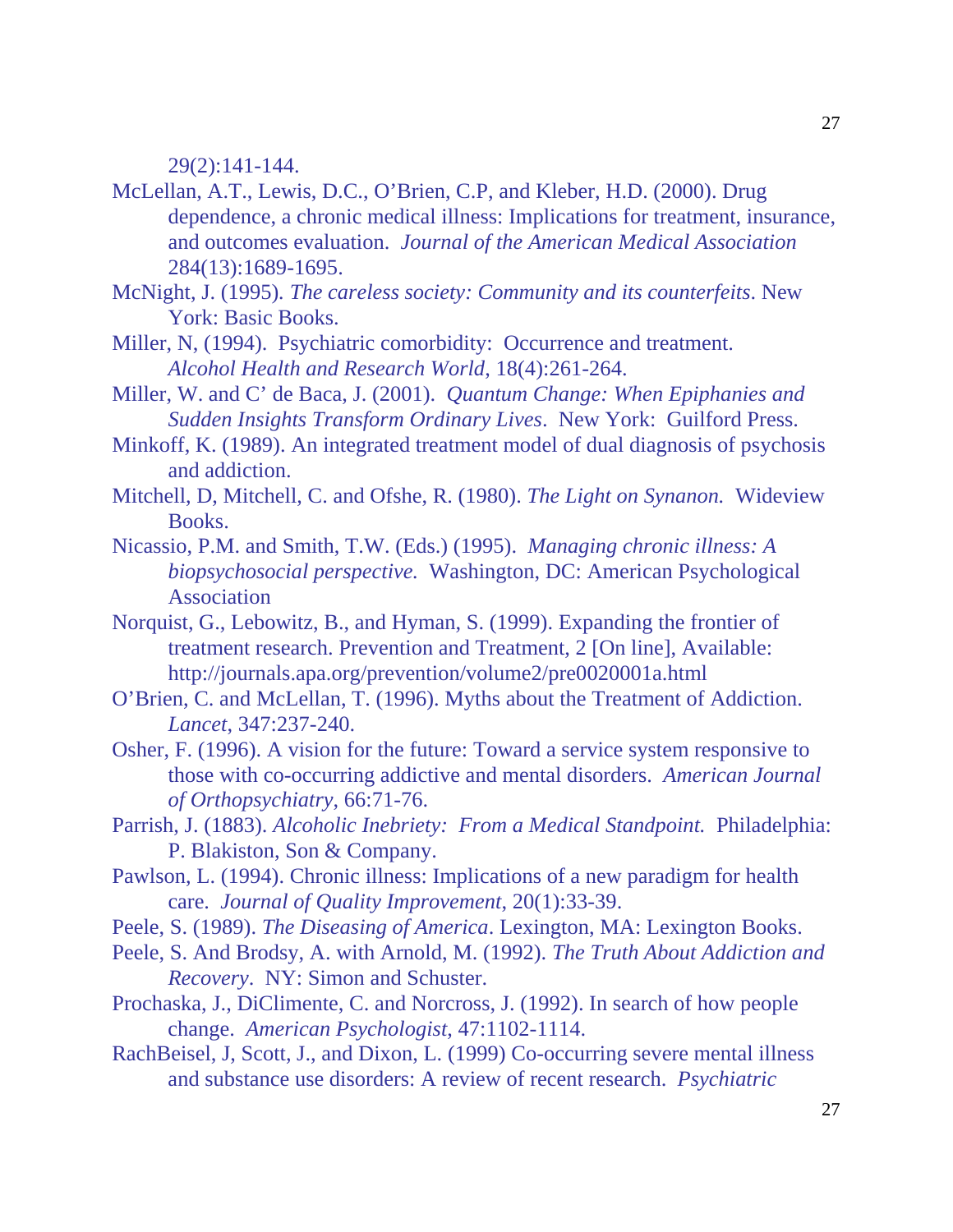*Services*, 50(11):1427-1434.

- Roizen, R. (1991). *The American Discovery of Alcoholism, 1933-1939.* Ph.D. Dissertation. Berkeley: University of California.
- Rolland, J. (1987). Chronic illness and the life cycle: A conceptual framework. *Family Process*, 145:203-221.
- Rorabaugh, W. (1979). *The Alcoholic Republic: An American Tradition.* Oxford: Oxford University Press.
- Rush, B. (1814). *An Inquiry into the Effect of Ardent Sirits upon the Human Body and Mind, (with an account of the means of preventing and of the remedies for curing them)*, 8th rev. ed. Brookfield: E. Merriam & Co.
- Schaler, J. (2000). *Addiction is a Choice*. Chicago: Open Court.
- Simpson, D.D., Joe, G.W., and Lehman, W.E. (1986). *Addiction careers: Summary of studies based on the DARP 12-year follow-up*. National Institute on Drug Abuse. Treatment Research Report (ADM 86-1420).
- Sloves, H. (2000). Reintegration: New technologies and the new consumer social services market transforms consumers Into consumers. *www.fountainhouse.org.*
- Sobell, L. C., Sobell, M. C., Toneatto, T., & Leo, G. I. (1993). What triggers the resolution of alcohol problems without treatment? *Alcoholism: Clinical and Experimental Research*, 17, 217-224.
- Sobell, L. C., Cunningham, J. A., & Sobell, M. B. (1996a). Recovery from alcohol problems with and without treatment: Prevalence in two population surveys. *American Journal of Public Health*, 86, 966-972.
- Spicer, J. (1993) *Minnesota model: The evolution of the multidisciplinary approach to addiction recovery*. Center City, MN: Hazelden Educational Materials.
- Starfield, B. (1974) Assessment of morbidity. In: Grave, D., Pless, I.H., Eds. *Chronic Childhood Illness: Assessment and Outcome*. Washington, D.C.: US Department of Health, Education and Welfare.
- Stein, R.; Bauman, L.; Westbrook, L.; Coupney, S; and Ireys, H. (1997). Framework for identifying children who have chronic conditions: The case for a new definition. *The Journal of Pediatrics, 122*(3):342-347.
- Sweetser, W. (1828). *A Dissertation on Intemperance*, *to which was awarded the premium offered by the Massachusetts Medical Society*. Boston: Hilliard, Gray, and Company.
- Vaillant, G. (1983). *The Natural History of Alcoholism: Causes, Patterns, and Paths to Recovery.* Cambridge, Massachusetts: Harvard University Press.